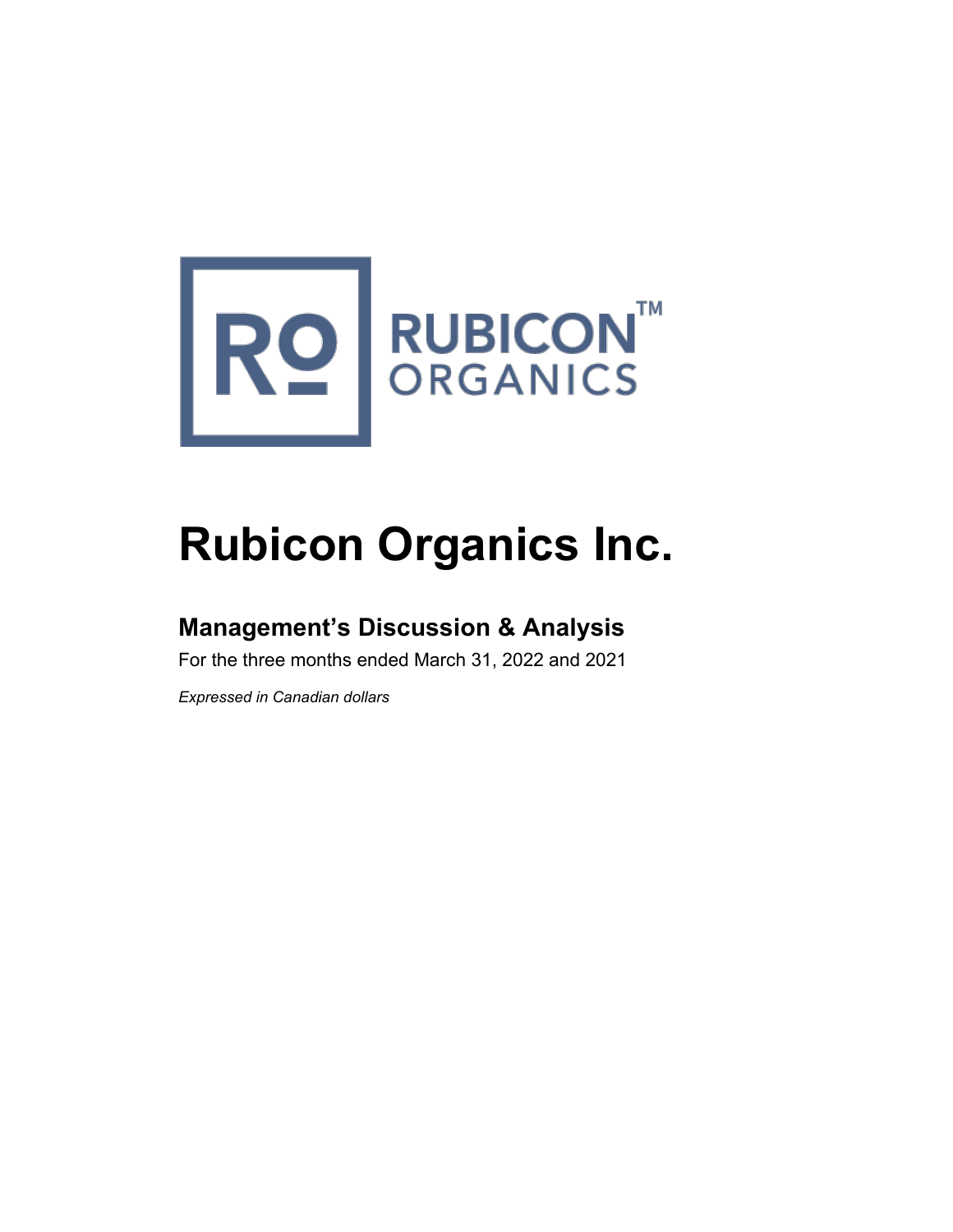# **Preface**

In this Management's Discussion & Analysis ("MD&A"), "Rubicon Organics", "Rubicon", the "Company", or the words "we", "us", and "our" refer to Rubicon Organics Inc. together with its subsidiaries.

This MD&A comments on our operations, financial performance, and financial condition for the three months ended March 31, 2022. All amounts in this MD&A are in Canadian dollars, unless otherwise noted. It is supplemental to and should be read in conjunction with the Company's unaudited condensed consolidated financial statements including the accompanying notes for the three months ended March 31, 2022 (the "Financial Statements"), the audited consolidated financial statements including the accompanying notes for the fiscal year ended December 31, 2021 (the "Annual Financial Statements"), and the Annual Management's Discussion and Analysis for the year ended December 31, 2021 ("Annual MDA").

All financial information contained in this MD&A and in the Financial Statements is prepared in accordance with International Financial Reporting Standards ("IFRS"), including IAS 34 *Interim Financial Reporting*, as issued by the International Accounting Standards Board, except for certain non-GAAP information as noted and where a reconciliation to IFRS is provided.

In preparing this MD&A, we have considered all information available to us up to May 24, 2022.

This MD&A contains forward-looking information within the meaning of Canadian securities laws. Refer to '*Cautionary Note Regarding Forward-Looking Statements'*.

This MD&A has been prepared by reference to the MD&A disclosure requirements established under National Instrument 51-102 *Continuous Disclosure Obligations* of the Canadian Securities Administrators. Additional information regarding the Company is available on our website at [www.rubiconorganics.com](http://www.rubiconorganics.com/) or through the Canadian Securities Administrators' System for Electronic Document Analysis and Retrieval ("SEDAR") website at [www.sedar.com.](http://www.sedar.com/)

### **About Us**

#### **Overview**

Headquartered in Vancouver, BC, Rubicon Organics Inc. exists under the laws of the Business Corporations Act (BC) and its common shares are listed under the symbol "ROMJ" on the TSX Venture Exchange and under the symbol "ROMJF" on the OTCQX.

Rubicon Organics, through its wholly-owned subsidiary Rubicon Holdings Corp., is a licensed producer under the Cannabis Act focused on providing premium organic certified cannabis for the recreational and medical-use markets in Canada. Rubicon Organics owns and operates a fully licensed 125,000 square foot high-tech greenhouse located on a 20-acre property in Delta, BC (the "Delta Facility"). Out of its Delta Facility, the Company grows organic cannabis certified by the Fraser Valley Organic Producers Association ("FVOPA"), Canada's preeminent certification body for organic operators.

Rubicon Organics was the first cannabis company in the world to release an Environmental, Social and Governance ("ESG") report and expects to continue to take an ESG leadership position in the cannabis sector.

The Company is focused on building a portfolio of premium brands in the Canadian market that is anchored by its flagship Simply Bare™ Organic cannabis brand. The Company has direct supply agreements in place with the British Columbia Liquor Distribution Branch ("BCLDB"), the Alberta Gaming, Liquor and Cannabis Commission ("AGLC"), the Ontario Cannabis Stores ("OCS"), the Société Québécoise du cannabis ("SQDC"), Cannabis NB ("CNB"), the Yukon Liquor Corporation ("YLC") and Medical Cannabis by Shoppers Drug Mart Inc. and sells directly to Manitoba Liquor & Lotteries ("MBLL") and the Northwest Territories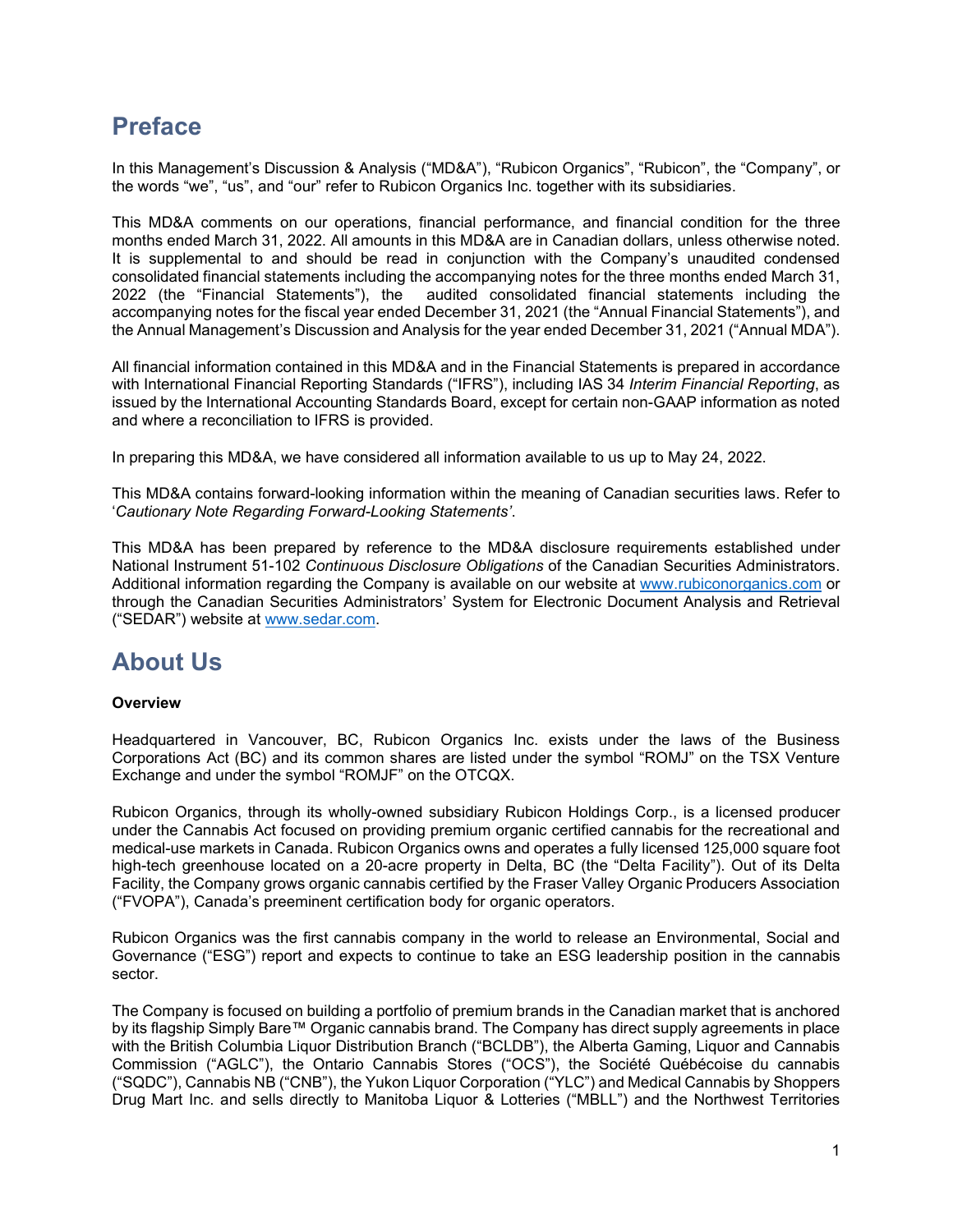Liquor and Cannabis Commission ("NTLCC"). The Company also has distribution agreements with distributors in Saskatchewan who distribute the Company's products to certain provincial distributors and retailers. In addition, the Company has entered into a supply agreement with German distributer, Canacur GmbH, to sell Rubicon Organics' cannabis products to the German medical market. The Company expects commercial exports to commence in 2022, pending European Union Good Manufacturing Practices ("EU-GMP") certification.

As at March 31, 2022, Rubicon Organics has the following subsidiaries:

| <b>Name</b>                      | <b>Place of Incorporation</b> | Ownership Percentage |
|----------------------------------|-------------------------------|----------------------|
| Rubicon Holdings Corp.           | BC. Canada                    | 100%                 |
| West Coast Marketing Corporation | BC. Canada                    | 100%                 |

# **Our Operations**

### **Delta Facility**

The Delta Facility is a fully licensed 125,000 square foot state-of-the-art hybrid greenhouse owned and operated by Rubicon Organics located on a 20-acre property in Delta, BC. The entire greenhouse facility is licensed for cultivation and processing and is certified by FVOPA for organic cannabis cultivation.

The Delta Facility is made up of a processing area, a nursery, and a total of five cultivation compartments. Since March 2020, the Delta Facility has been in full scale operation. The Delta Facility utilizes cold cure processing rooms and follows Good Production Practices for processing dried flower, performing solventless extraction and packaging finished goods. The Delta facility also holds a [Control Union Medical](https://certifications.controlunion.com/en/certification-programs/certification-programs/control-union-medical-cannabis-standard)  [Cannabis Standard](https://certifications.controlunion.com/en/certification-programs/certification-programs/control-union-medical-cannabis-standard) Equivalency certificate in compliance with Israeli Medical Cannabis Good Agricultural Practices ("IMC-G.A.P."), World Health Organization guidelines on Good Agricultural and Collection Practices ("GACP") for Medicinal Plants and the European Medicines Agency Guideline on GACP for Herbal Medicinal Products.

Rubicon Organics has invested in the Delta Facility to create year-round organic growing conditions. Since achieving full scale cultivation operations in early 2020, we have continued to adapt our infrastructure to refine and optimize our growing environment with a focus to drive high quality production. The Delta Facility utilizes two different spectrums of supplemental LED light and advanced climate and humidity controls. Our full spectrum LED lights mimic natural sunlight, resulting in healthier plants with higher yields than conventional greenhouses while reducing our energy use by up to 60% compared with other lighting methods. The Delta Facility is also outfitted with precision, sensor-based watering that reduces water consumption.

The Company's Delta Facility employs FVOPA organic certified cannabis cultivation methods. Soil and fertilizers used in cultivation are made in-house, using a proprietary blend of natural, locally sourced ingredients that naturally deliver nutrients to the crop, while minimizing the impact on our environment.

Rubicon Organics is in possession of an extensive genetic library of cultivars previously developed in the medical cannabis market that have been stabilized for successful growth in greenhouse conditions.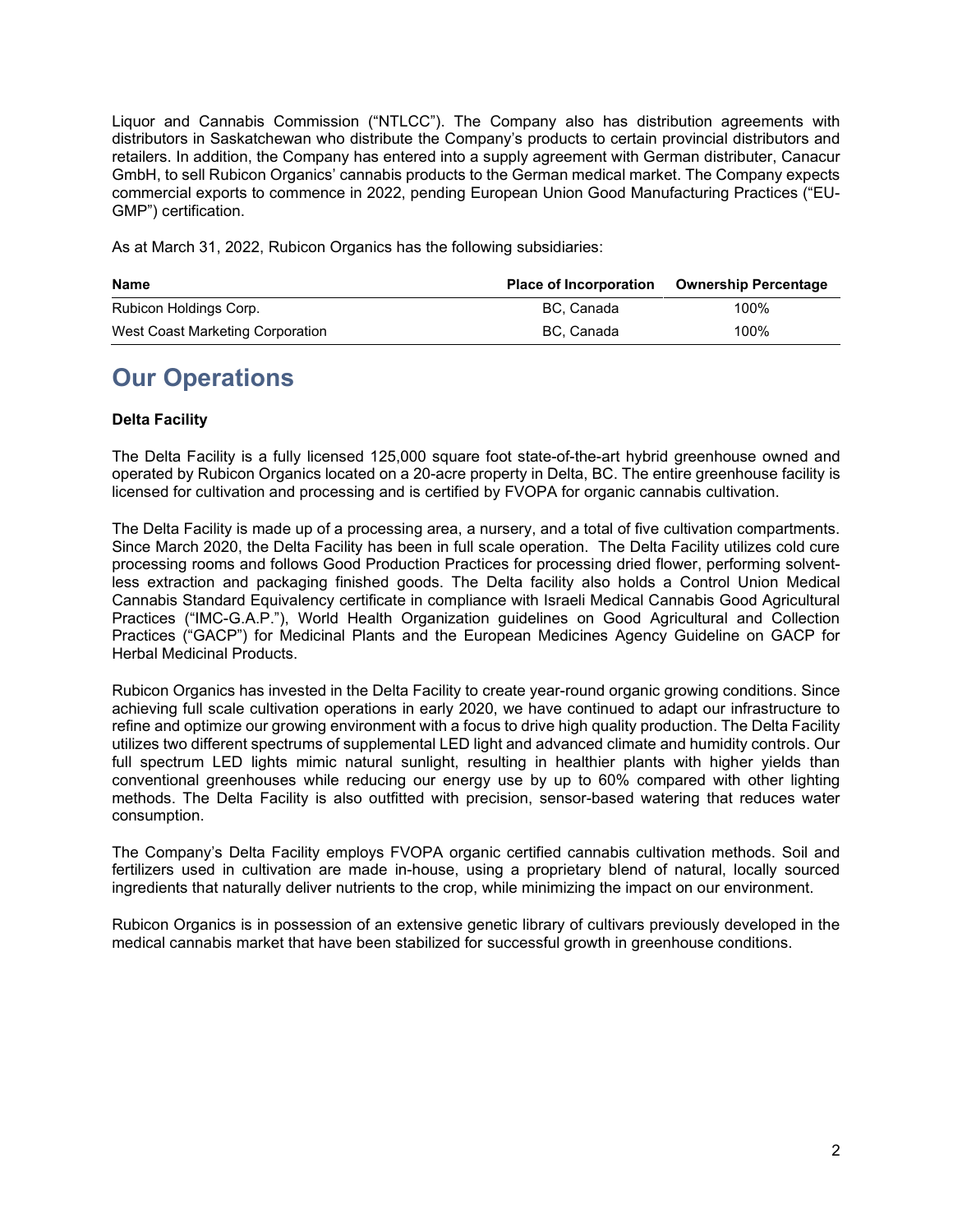# **Brands and Products**

### **Cannabis Flower Brands**



**Simply Bare™** Organic is Rubicon Organics' flagship super-premium brand launched in December 2019. Cannabis packaged and sold under the Simply Bare™ Organic brand is grown in a proprietary mix of 100% certified organic soil made in-house with ingredients from BC's Sunshine Coast. Each plant is grown under full-spectrum sunlight, harvested by hand and cold cured for two weeks to achieve a rich terpene profile. Buds are then selected and carefully trimmed by hand before being packaged. Simply Bare™ Organic flower is utilized to make a variety of dried flower based and cannabis 2.0 products for a true expression of each cultivar.

Product formats available as of May 24, 2022:

- 3.5 gram jar
- 7.0 gram jar
- 3 x 0.5 gram pre-rolls
- 2 x 0.5 gram pre-rolls
- 1.0 gram hash
- 2.0 gram hash
- 1.0 gram live rosin
- 0.5 gram PAX® Era™ pod
- 14 gram bag
- 28 gram bag



**1964 Supply Co™**, initially launched in December 2020, is now available from Coast to Coast in seven provinces from BC to New Brunswick and two territories. 1964 Supply Co™ is aimed at offering premium cannabis at legacy market prices. The brand is available in dried flower, pre-rolls, and hash formats.

Product formats available as of May 24, 2022:

- 3.5 gram bag
- 14 gram bag
- 15 gram bag
- 5 x 0.7 gram pre-rolls
- 7 x 0.5 gram pre-rolls
- 2.0 gram hash bag
- 3.5 gram hash bag



**Homestead Cannabis Supply™** launched in Western Canada in July 2021 and hit the Ontario and Quebec market in October 2021. Homestead Cannabis Supply™ is Rubicon Organics' first mainstream brand developed for the price conscious and avid cannabis consumer. Homestead Cannabis Supply™ was the first product in Rubicon Organics' suite of brands to offer a 28g flower product format.

Product formats available as of May 24, 2022:

- 28 gram flower
- $\bullet$  14 x 0.5 gram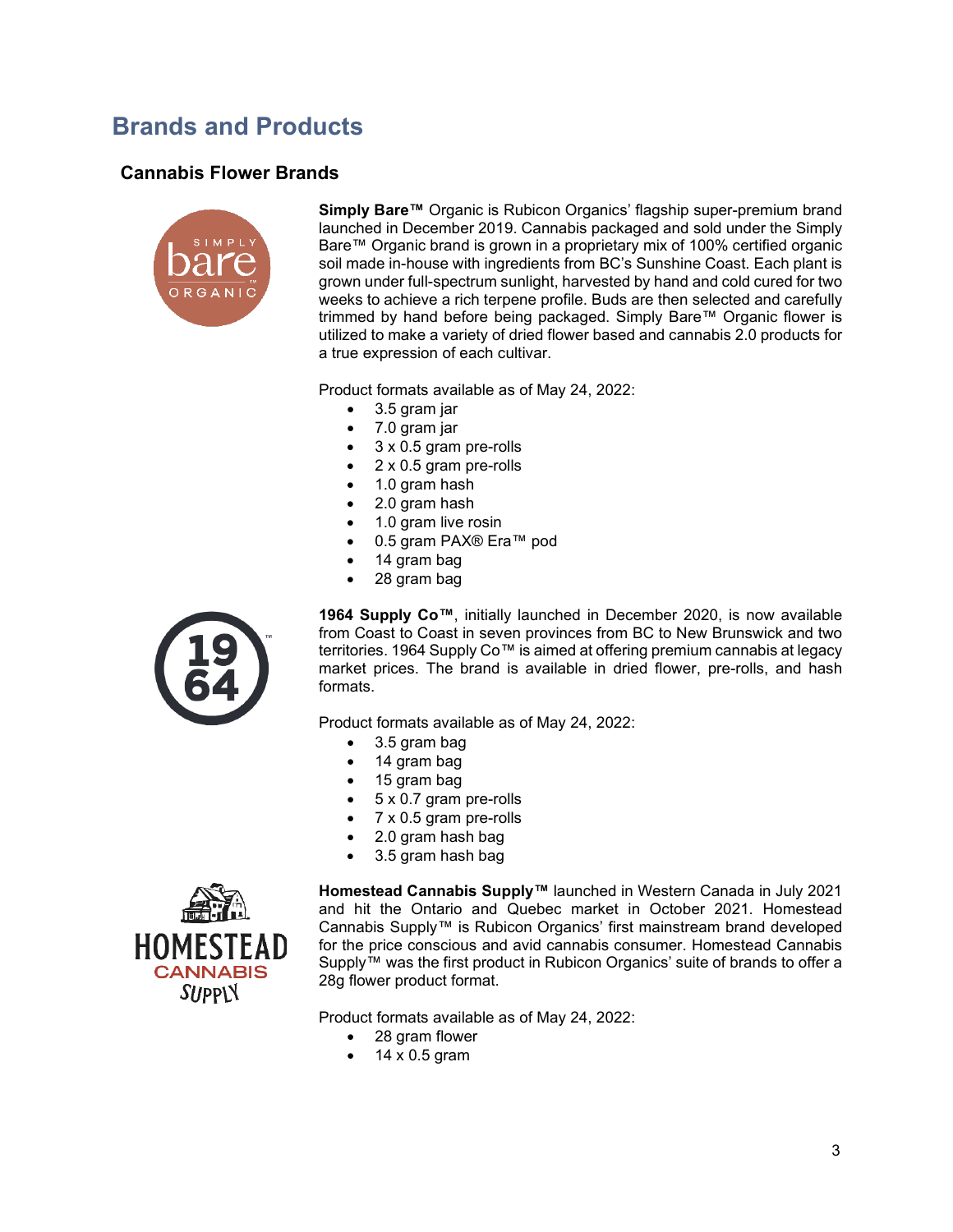

**LAB THEORY** 

**LAB THEORY™** is a premium concentrate brand launched in January 2021 in BC and currently available in Alberta and Ontario. LAB THEORY™ combines high terpene flower with industry-leading extraction techniques to produce high-quality concentrates, available in sought after formats. To create flavourful, full spectrum concentrates, every strain must be seen on its own merits. By experimenting with different processes for growing and extracting, we find the perfect formula that brings out the unique characteristics of each cultivar.

Product formats available as of May 24, 2022:

• 1.0 gram diamonds

• 1.0 gram live resin

# \* wildflower

**Wildflower™** is a brand licensed by Rubicon Organics from Wildflower Brands Inc. to bring Wildflower-branded CBD Relief Sticks and CBD Cool Sticks to the Canadian market. The Company has an exclusive license to the brand in Canada. Launched in late March 2021 and available since early April 2021 to consumers nationally and on certain medical platforms.

Product formats available as of May 24, 2022:

- 30 gram and 73 gram CBD Relief Stick
- 30 gram and 73 gram CBD Cool Stick

### **Strategy and Outlook**

#### *Canadian Recreational Market*

Rubicon Organics is focused on achieving industry leading profitability through a focus on innovation and the development of brands and cannabis products, including its flagship super-premium brand Simply Bare™ Organic, its premium flower and hash brand 1964 Supply Co™, its mainstream brand Homestead Cannabis Supply™, its premium concentrate brand LAB THEORY™ and its licenced brand Wildflower™. Simply Bare™ Organic is a top organic brand in all major provinces and maintains leadership in the premium category.

#### *Europe and Other International Markets*

To broaden its access to international markets the Company has achieved GACP compliance, evidenced by the Company's IMC-G.A.P. certification issued by Control Union Certifications B.V. The Company completed its onsite inspection in mid-March 2022 and received notice of certification effective May 2022. This certification will enable the sale of cannabis inputs into certain international markets, including Israel, Europe and Australia for further processing into finished good via a GMP certified production facility.

The Company sold a small quantity of cannabis product to Canacur GmbH during 2021 to validate and test the logistics process of exporting to Germany. Through its supply agreement with Canacur GmbH, the Company is establishing its distribution channel to the German medical cannabis market. The Company expects commercial exports to commence in 2022, pending EU-GMP certification. Although the Company has assessed that the Delta Facility is ready for the EU-GMP inspection, it has been delayed due to COVID-19 travel restrictions and thus this has delayed the commencement of commercial exports to Germany. On May 9, 2022, Canacur GmbH's \$465,497 advance to Rubicon was fully repaid in cash.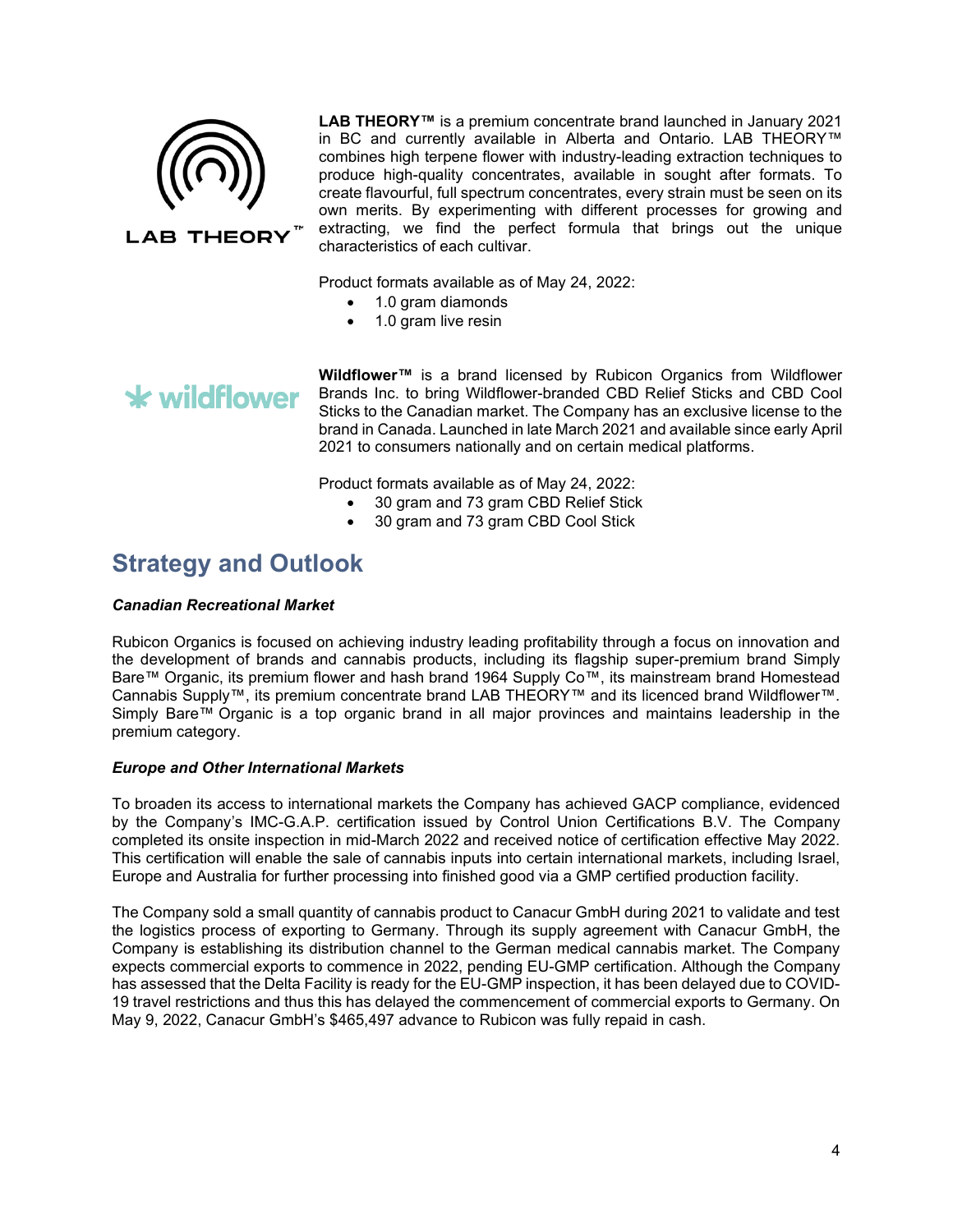#### *The Delta Facility*

The Company has completed its greenhouse climate system upgrade with commissioning of the final of units six newly installed HVAC units during the quarter, coupled with genetic innovations and improved cultivation conditions, that are expected to increase both quality and yield during 2022.

Rubicon continues to work with BC Hydro on a power upgrade to the Delta Facility, which will eliminate the need for generators, reduce the Company's operating costs and further contribute to one of our ESG goals to reduce greenhouse gas emissions. The power upgrade was expected to be completed close to the end of the second quarter of 2022, but due to certain supply chain issues it is now expected to be completed early in the third quarter of 2022.

The Company plans to continue other relatively small scale, strategic capital investments to improve quality, and yield, increase efficiency, and/or decrease operating costs.

#### *New Product Innovation*

Rubicon has hired an experienced team of consumer-packaged goods professionals and cannabis legacy market experts with a focus on continuous innovation and a plan to launch new product innovations throughout 2022 and beyond. This team has led the expansion of the Simply Bare™ Organic product line and led the launch of both 1964 Supply Co™ and Homestead Cannabis Supply™. Further product line extension and margin optimization is expected going forward.

During January 2022, Rubicon launched its first Lebanese style hash under the 1964 Supply Co™ brand.

#### *Company Outlook*

In the fourth quarter of 2021, Rubicon Organics defined a three-pillar strategy for 2022 focused on yield and quality, improving product mix to optimize margin, and launching international products, each of which we expect will have a positive impact on our profitability and cashflow. This strategy remains in place and the Company is having positive trajectory on each of the pillars.

Our first pillar is to optimize production processes at the Delta Facility to increase yield and THC of our super-premium cannabis. We have completed facility upgrades, invested in process improvements, and continue to identify opportunities for cost efficiencies. The Company installed new climate control systems, most critical being the dehumidification units, and refined its cultivation system, which has allowed us to reach an annualized production rate of 9,000 kg's as at the end of the first quarter 2022. In the first quarter of 2022 we have seen our average THC increase significantly, with certain strains as high as 29% THC. Maintaining high quality flower with greater THC content from each crop continues to be a priority and we anticipate our improved product offerings to enter the market in the second quarter.

Our Delta Facility is expected to also benefit from the upgrade to the BC Hydro grid resulting in further production cost savings in the second half of 2022.

The second pillar is to implement our commercial strategies within the Canadian domestic market to maximize the gross profit for each unit produced from our Delta Facility which, coupled with delivering increased quality of flower and higher THC, is expected to drive more volume into our Simply Bare™ Organic and 1964 Supply Co™ brands.

During the first quarter of 2022, the Company maintained significant market share in the premium and organic product categories with its Simply Bare™ Organic brand capturing 7.1%[1](#page-5-0) of the premium flower and pre-roll market. We grew revenue 25% year over year compared to the same quarter in 2021. While

<span id="page-5-0"></span><sup>1</sup> Hifyre data for premium flower & pre-rolled products covering the period of April 1, 2021 through March 31, 2022.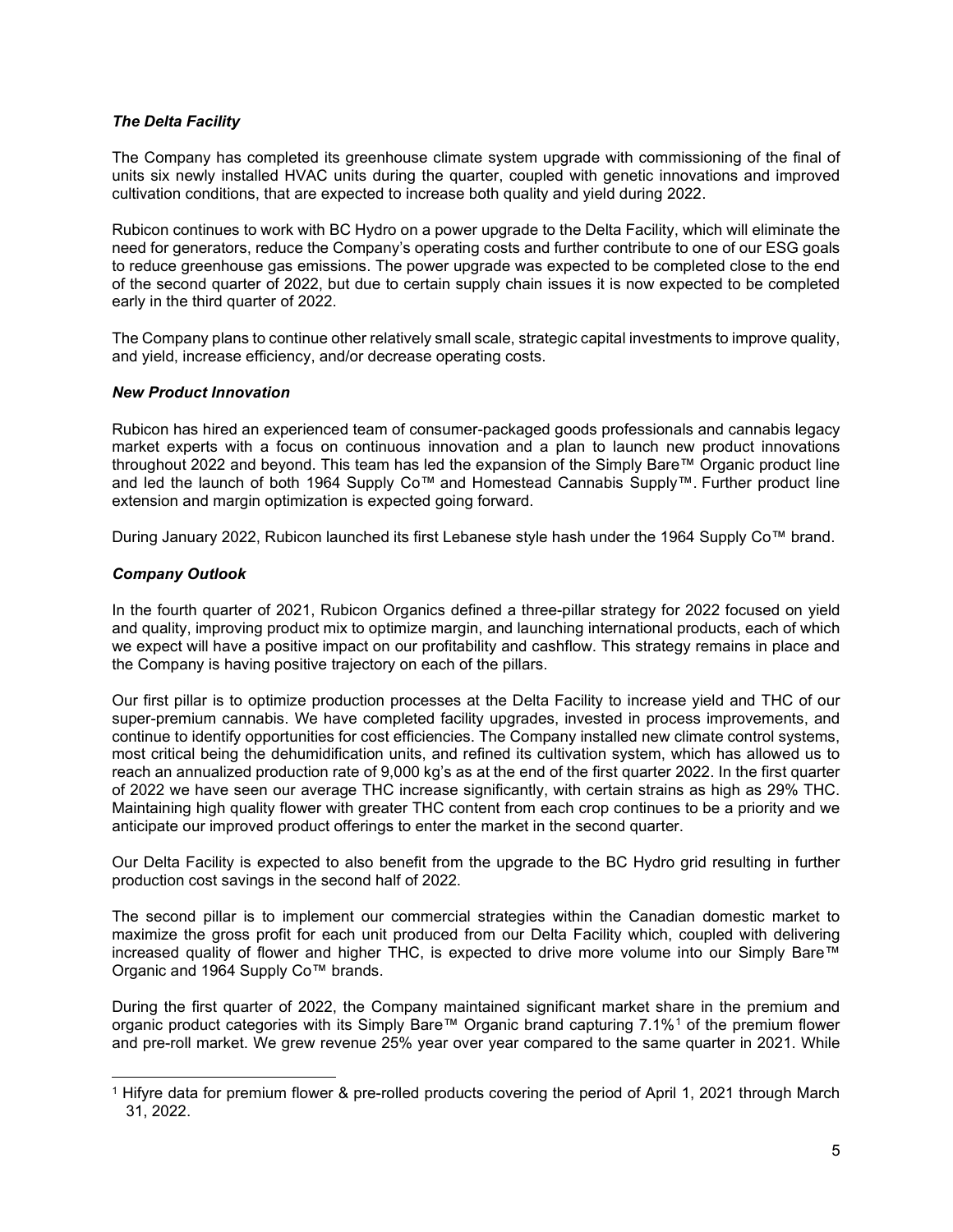January sales were weaker than in the fourth quarter of 2021 with the effects of 'dry January', thereafter the Company's revenue returned to more normalized patterns in February and March. In the first quarter of 2022 we now have the full suite of Rubicon brands in market and invested behind them to ensure that we are able to launch innovation at different price segments to satisfy consumer preferences.

In line with our strategy, we have seen the sales of 1964 Supply Co™ increase by 141% as compared to the same three month period in 2021. 1964 Supply Co™ has made significant gains in the BC marketplace and we expect the brand to become a mainstream category leader.

The premium cannabis market is gaining momentum and outpacing the growth of the total market<sup>[2](#page-6-0)</sup> and this is expected to benefit the premium product innovations we are bringing to the market. 2022 is expected to be the first full year with all five of Rubicon's wholly owned and licensed brands in market with national distribution. Future line extension and innovation in flower, pre-roll and 2.0 products are expected to be launched under the existing brand portfolio.

Our third pillar is to open the routes to market for our products internationally by obtaining key certifications and agreements to launch into Israel and Europe, with our first exports expected to occur in the second half of 2022. The IMC-G.A.P. certification received May 2022 is one of the key milestones to delivering to certain international markets. The Company also expects to receive its EU-GMP certification in 2022 allowing for export of finished goods to the European market.

Rubicon believes that the combination of new brands in key Canadian markets and increased product offerings enable us to capitalize on our momentum and, coupled with a continued increase in production quality and yield, we expect strong topline and margin growth in 2022.

We continue to believe that the cannabis sector will have significant volatility in 2022 as there are ongoing changes in the retail stores environment, provincial mandates, and increased competition. With the COVID-19 wave in the first quarter we experienced staff shortages at our facility and lower than forecast demand in January and February which we believe is attributed to seasonality and changing COVID mandates for access to Quebec stores. In March we saw a return to our previously anticipated sales levels. Notwithstanding this volatility, with our current trajectory of increased supply we expect to able to sell everything we cultivate to either domestic or international market demand during 2022.

From a capital management perspective, Rubicon intends to extend its existing debt facility or find a new facility at similar rates to keep cash optionality in the business.

The Company performed a cost review in the first quarter of 2022 to drive the business towards profitability as quickly as possible and expects to be able to maintain a lower cost structure while still delivering on forecasted revenues.

The Company achieved positive operating cashflows for the first time in the fourth quarter of 2021. The Company's current expectation is to be operating cashflow positive and Adjusted EBITDA<sup>[3](#page-6-1)</sup> profitable in 2022. We believe that despite any market volatility 2022 our focus on our three pillars coupled with our brand portfolio expansion achieved in 2021 will position Rubicon to continue to deliver on its commitments and win in the premium market.

<span id="page-6-1"></span><span id="page-6-0"></span><sup>2</sup> Hifyre data for flower and pre-roll products covering the period of January 2022 through March 2021. <sup>3</sup> Adjusted EBITDA is a non-GAAP measure that is calculated as earnings (losses) from operations before interest, tax, depreciation and amortization, share-based compensation expense, and fair value changes. See *Selected Annual Information* for details on the Adjusted EBITDA calculation.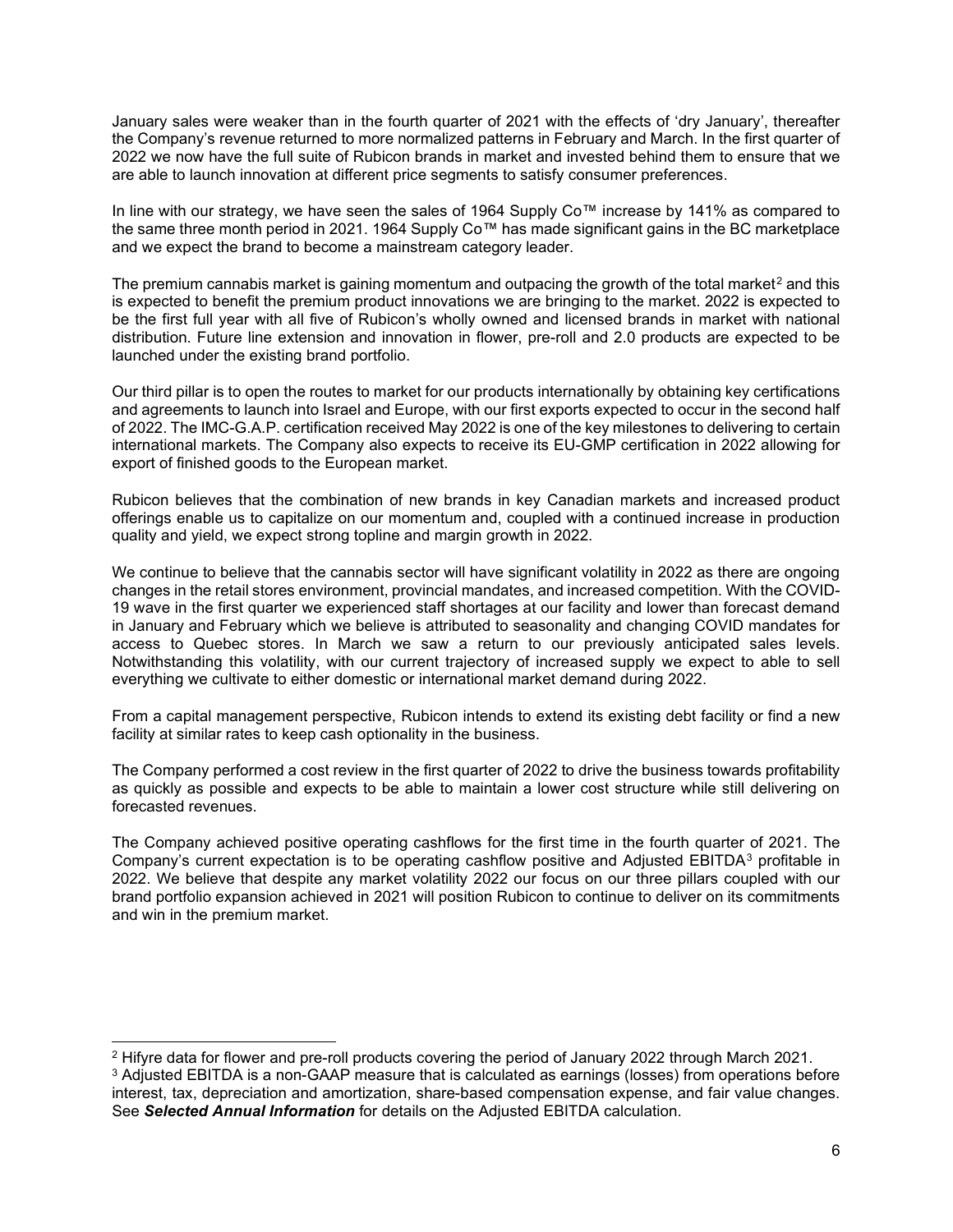# **Recent Activities**

### **Key Developments in the three months ended March 31, 2022**

Typically, the first quarter of each year is the seasonal slow period for cannabis, in particular January, where consumption across all categories reduces after the holiday period. February and March remain relatively slow compared to the summer months and with the year-ends of some of the largest provincial distributors in the country running down their inventory for their year-ends at March 31 (e.g. BC, Alberta, Ontario and Quebec).

#### *Market Share*

The Company's flagship brand, Simply Bare™ Organic had a 7.1%<sup>4</sup> market share in the premium segment of the Canadian Cannabis flower and pre-roll market at March 31, 2022, up from 6.9%<sup>[5](#page-7-1)</sup> at the same date in 2021. Simply Bare™ Organic, ranked as the best-selling individual brand in combined flower and pre-roll sales across Canada during the 12-months ended March 31, 20224.

The Company's mainstream brand, 1964 Supply Co™, saw product sales increase by 141% year over year for the three months ended March 31. 1964 Supply Co™ has achieved significant growth since its launch, particularly in our home province of BC.

The Company's total market share in the Canadian flower and pre-roll category increased to 1.9%<sup>[6](#page-7-2)</sup> for the year ended March 31, 2022, an increase from 1.4%[7](#page-7-3) as compared to the prior year. These market share gains are attributable to steadily rising sales of the Company's brand portfolio, including Simply Bare™ Organic, 1964 Supply Co™ and Homestead Cannabis Supply™.

#### *Commercial*

On January 10, 2022, the Company announced that it received its first purchase order from NTLCC, the Northwest Territories' provincial cannabis distributor and retailer.

#### *Regulatory and Licensing*

Effective January 26, 2022, the Company renewed its Health Canada licenses issued in accordance with the Cannabis Act and Cannabis Regulations. The licenses expire on January 26, 2027.

#### *Environmental, Social and Governance*

Rubicon's next major ESG initiative is the completion of the BC Hydro power project at the Delta Facility as discussed above. The power project is expected to be completed in the coming months (see above). This project will allow Rubicon to access clean hydro power from BC Hydro.

#### *Corporate*

On January 10, 2022, the Company announced that Julie Lassonde has been appointed to the Company's Board of Directors after receipt of security clearance from Health Canada.

<span id="page-7-0"></span><sup>4</sup> Hifyre data for premium flower & pre-rolled products covering the period of April 1, 2021 through March 31, 2022.

<span id="page-7-1"></span><sup>5</sup> Hifyre data for premium flower & pre-rolled products covering the period of April 1, 2020 through March 31, 2021.

<span id="page-7-2"></span><sup>6</sup> Hifyre data for flower and pre-roll products covering the period of April 1, 2021 through March 31, 2022.

<span id="page-7-3"></span><sup>7</sup> Hifyre data for flower and pre-roll products covering the period of April 1, 2020 through March 31, 2021.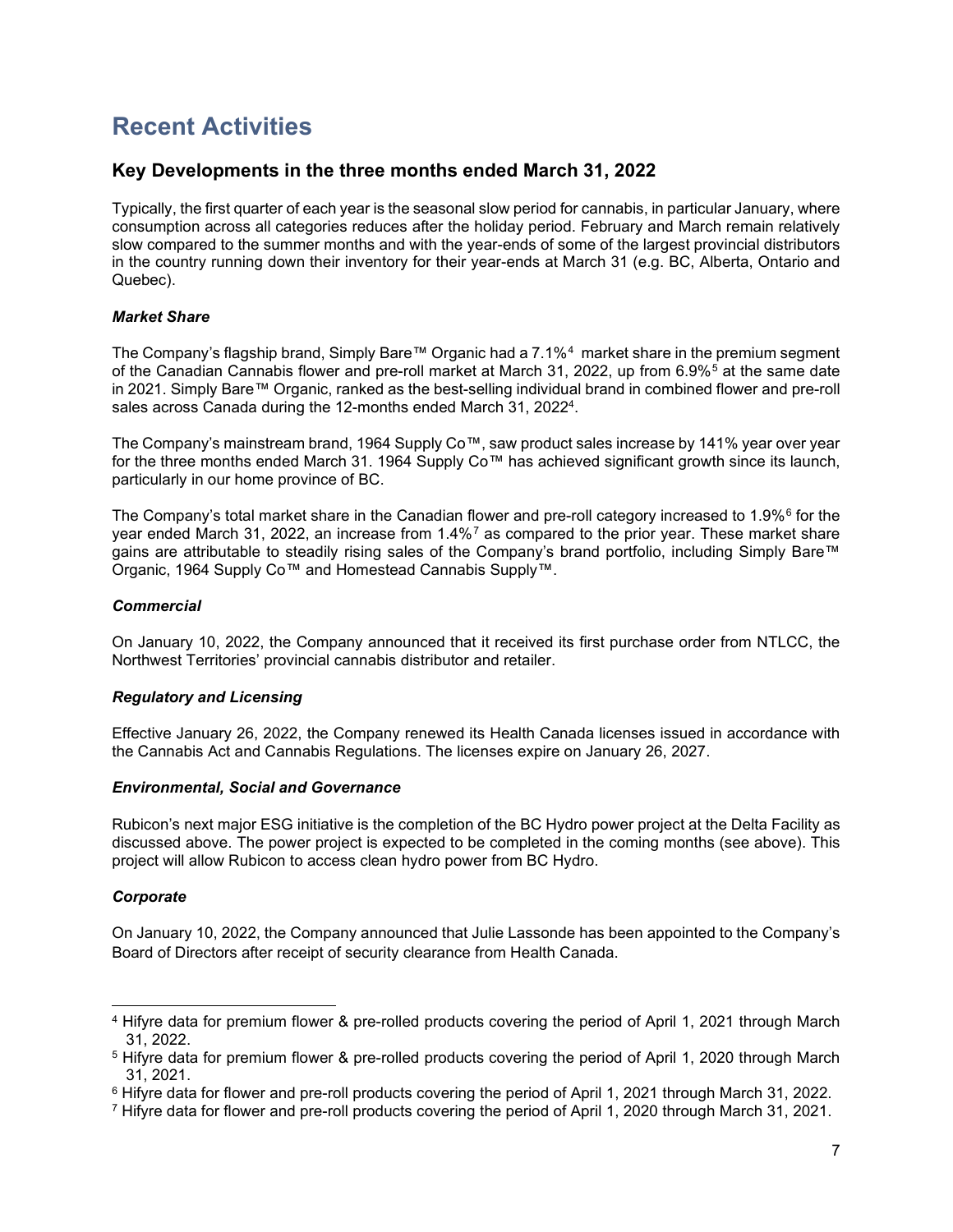### **Developments Subsequent to March 31, 2022**

#### *Commercial*

During April and May of 2022, Rubicon launched new SKU's through its Simple Bare™ Organics and 1964 Supply Co™ brands. The launches included new, higher THC, strains in existing and new larger formats such as 14g and 28g bags. New products landed in BC, Alberta, and Ontario during this period, but initial distribution primarily focused on the Company's home province of BC. New product offerings are expected to be expanded into other markets throughout the year.

#### *International*

The Company has completed its onsite inspection and received it's IMP-G.A.P. certification effective May 2022, enabling the Company to sell cannabis into certain international markets. The IMC-G.A.P. certification represents a standard of quality and consistency for cannabis propagation, cultivation and post-harvest processes and is compliant with the Israeli medical cannabis requirements, the World Health Organization, and European Medicines Agency Good Agricultural and Collection Practice guidelines. Rubicon expects to advance contractual arrangements for sale of product into the Israeli market.

#### *Corporate*

On May 9, 2022, Canacur GmbH's \$465,497 advance to Rubicon was fully repaid in cash.

During May 2022, the Company obtained a surety bond for its excise bond requirements with the Canada Revenue Agency ("CRA"). The surety bond will cover further deposit requirements as net sales grow, and also means that the \$483,000 on deposit with the CRA will be returned to the Company.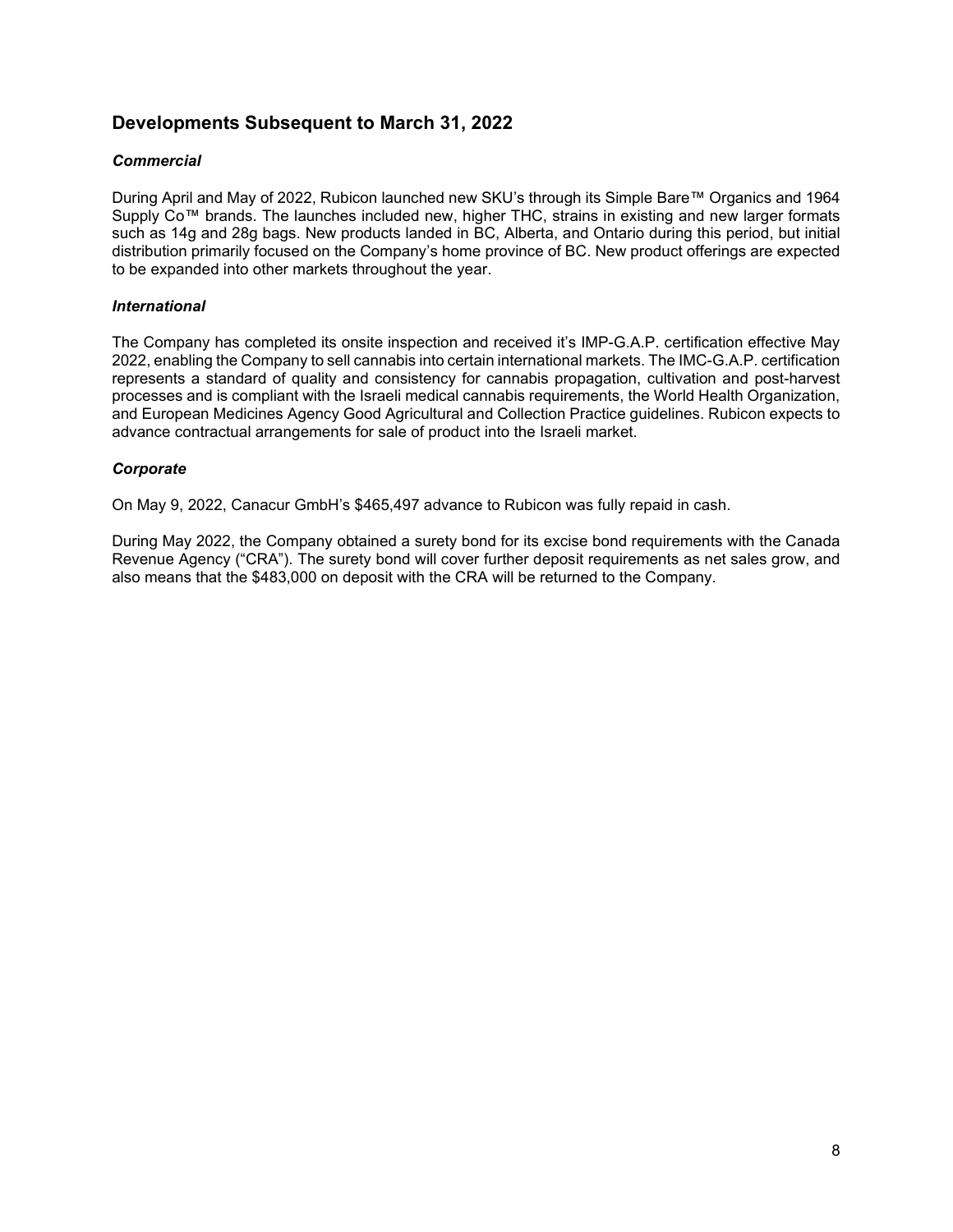### **Results of Operations and Financial Review**

|                                                                                 | Three months ended |                |  |
|---------------------------------------------------------------------------------|--------------------|----------------|--|
|                                                                                 | March 31, 2022     | March 31, 2021 |  |
| Net revenue                                                                     | 5,148,214          | 4,110,563      |  |
| Production costs                                                                | 2,372,820          | 2,609,927      |  |
| Inventory expensed to cost of sales                                             | 1,920,330          | 1,493,220      |  |
| Inventory written off or provided for                                           | 110,740            | 599,416        |  |
| Gross profit (loss) before fair value adjustments                               | 744,324            | (592,000)      |  |
| Fair value adjustments to cannabis plants, inventory<br>sold, and other charges | 1,746,098          | 665,637        |  |
| Gross profit                                                                    | 2,490,422          | 73,637         |  |

### **Net revenue**

For the three months ended March 31, 2022, net revenue increased by 25% or \$1,037,651 compared to the prior year.

The Company launched several new strains, product formats and brands, more than doubling the number of SKUs it sold in the three months ended March 31, 2022 as compared to the prior year. Revenue growth compared to the first quarter of 2021 was a result of increased sales from 1964 Supply Co™ and the introduction of Homestead Cannabis Supply™ in the second half of 2021. The Company experienced year on year sales growth compared to the first quarter of 2021 across all markets except Quebec, which was relatively flat from the prior year. BC, Ontario, Alberta and Quebec continue to drive the majority of sales at 97% of total sales (March 31, 2021: 85%). The Company's growth in concentrate sales triggered an increase in excise tax offsetting net revenue gains as compared to the prior year. Concentrates attract higher excise taxes as a percentage of revenue than flower products.

### **Production costs**

For the three months ended March 31, 2022, production costs decreased by 9% or \$237,107 compared to the prior year.

Under the Company's accounting policy, production costs are expensed as incurred. Production costs consist of the direct and indirect costs incurred to grow cannabis plants to the point of harvest. They include labour related costs, cultivation materials and consumables, utilities, facility costs, certain overheads, and production related depreciation. This methodology means that unless product is produced and sold during the year, the production costs associated with inventory held at year end are expensed prior to revenue being derived.

As a result of cultivation process improvements and the Company-wide restructuring that occurred in the second quarter of 2021, the Company realized a decrease in production costs. Production costs are expected to be relatively consistent quarter over quarter now that the Delta Facility is operating at full capacity, with further improvements expected to occur upon completion of the BC Hydro power project. Due to seasonality, the Company expects to incur moderately more cost in the winter months when additional energy is consumed to heat and light the facility. While the Company continues to find cost saving opportunities these are being offset by higher natural gas prices and broad inflation across most inputs.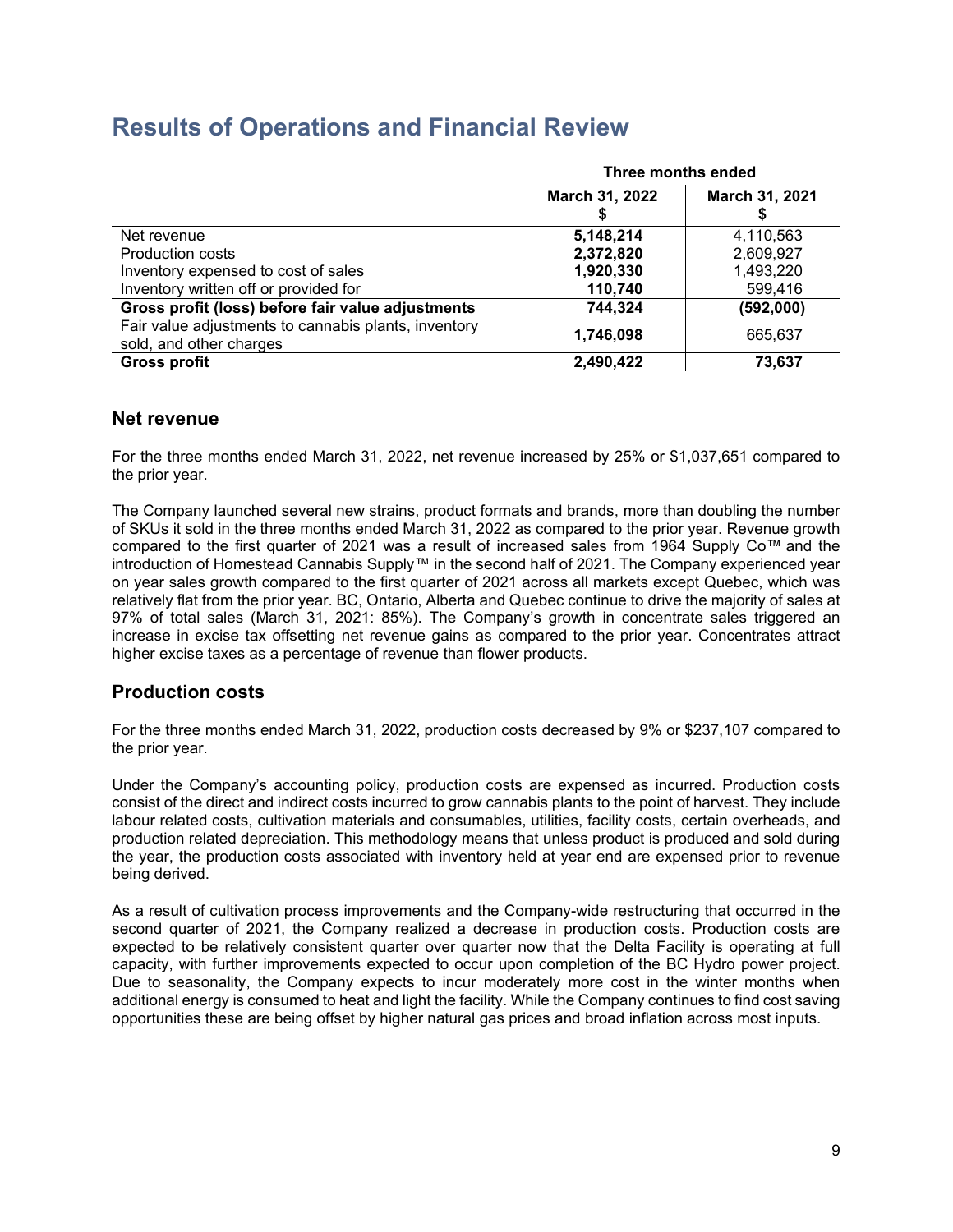### **Inventory expensed to cost of sales**

For the three months ended March 31, 2022, inventory expensed to cost of sales increased by 29% or \$427,110 compared to the prior year.

After cannabis is harvested, the remaining costs incurred in drying, processing, and packaging are capitalized to inventory and expensed once the finished good is sold. Inventory expensed to cost of sales was 37% of net revenue for the three months ended March 31, 2022 (March 31, 2021: 36%), which was consistent with the prior year.

Process improvements and the Company-wide restructuring resulted in cost savings during 2021. When compared to net revenue, inventory expensed to cost of sales remained consistent due to a change in product mix with the launch of 1964 Supply Co™ and Homestead Cannabis Supply™ products, both of which return a lower gross margin per product when compared to Simply Bare™ Organic products.

Management expects an improvement to cost of sales as a percentage of net revenue as product sales increases and operational efficiencies are realized from process improvements and the completion of certain capital projects, although in a higher inflationary environment there remains risk that the identified cost savings are offset by inflation.

#### **Inventory written off or provided for**

For the three months ended March 31, 2022, inventory written off or provided for decreased 82% or \$488,676 as compared to the prior year (March 31, 2021: \$599,416).

The Company was able to reduce the amount of inventory written off or provided for with continuous improvement of our supply and demand planning, and better aligning our production of finished goods and bulk cannabis inventory with sales. Improving flower quality and the introduction of product formats to enable us to sell different grades of flower has further contributed to this improvement. Inventory written off or provided for was 2% of net revenue for the first quarter ended March 31, 2022, compared to 15% for the comparable period in 2021.

### **Gross profit before fair value adjustments**

For the three months ended March 31, 2022, gross profit before fair value adjustments was \$744,324, an improvement of \$1,336,324 compared to the loss of \$592,000 in the prior year.

In addition, we expect that improvements in the overall cultivation program will result in increased crop quality and yield contributing further to improvements of gross margin by increasing the supply of material which can be sold via our higher margin Simply Bare™ Organic and 1964 Supply Co™ brands.

#### **Fair value adjustments to cannabis plants, inventory sold and other charges:**

#### *Unrealized gain on changes in fair value of cannabis plants*

Unrealized gain on changes in fair value of cannabis plants is the gain resulting from management's estimate of the fair value less costs to sell of live cannabis plant inventory up to the point of harvest. IFRS requires management to estimate the fair value of cannabis through its growth phase, to the point of harvest. Once harvested, the fair value estimate of a plant at the harvest date becomes "crystallized" and forms the cost base of that plant as it is further processed, packaged, and sold.

For the three months ended March 31, 2022, unrealized gain on changes in fair value of cannabis plants was \$3,690,194 (March 31, 2021: \$2,927,805).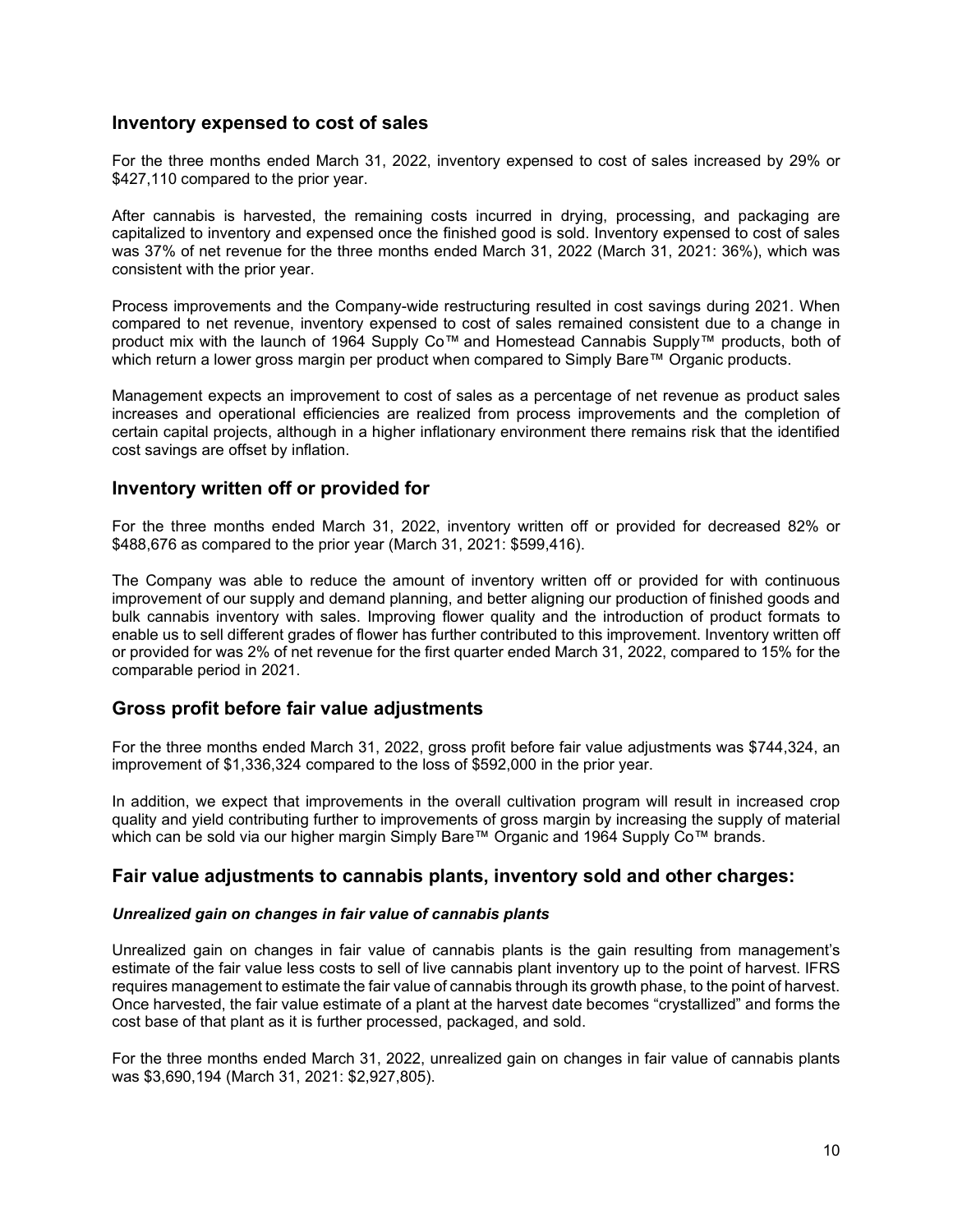The gain for the three months ended March 31, 2022, increased \$762,389 compared to the prior year. This increase is driven by an overall improvement in the yield and quality of flower produced from operations in 2022. Increased yield per plant and a higher fair value less costs to sell on a per dried gram basis drove a larger gain than in the prior year. The increase was further bolstered by a larger number of plants being under production in 2022 due to timing of harvests. The increased expected average yield per plant and flower quality is a result of improvements to the Company's cultivation program.

#### *Realized fair value of inventory sold*

For the three months ended March 31, 2022, realized fair value of inventory sold was \$1,667,210 (March 31, 2021: \$1,353,220). Realized fair value of inventory sold is the non-cash fair value released from inventory when cannabis is sold. Refer to *Inventory expensed to cost of sales* discussion above.

#### *Adjustment to net realizable value of inventory on hand at period end*

For the three months ended March 31, 2022, the adjustment to net realizable value of inventory on hand at period end was \$276,886 (March 31, 2021: \$908,948). The adjustment consists of the fair value component of inventory that was written off or provided for in the year. Refer to *Inventory write off* discussion above.

### **Operating Expenses**

|                                             | Three months ended |                |  |
|---------------------------------------------|--------------------|----------------|--|
|                                             | March 31, 2022     | March 31, 2021 |  |
| Consulting, salaries and wages <sup>1</sup> | 1,795,294          | 1,996,508      |  |
| General and administrative <sup>1</sup>     | 707,834            | 791,561        |  |
| Share-based compensation                    | 666,446            | 172,458        |  |
| Sales and marketing                         | 377,096            | 411,468        |  |
| Depreciation and amortization               | 78,017             | 55,771         |  |
| <b>Total operating expenses</b>             | 3,624,687          | 3,427,766      |  |

<sup>1</sup> Contains research and development charges

Operating expenses, excluding stock-based compensation and depreciation, decreased year-over-year as a result of the Company's focus on streamlining the businesses to achieving profitable operations.

#### *Consulting, salaries and wages*

For the three months ended March 31, 2022, consulting, salaries and wages decreased by \$201,214 compared to the prior year. The Company used fewer consultants in the three months ended March 31, 2022 and operated with fewer staff than in the prior year as a result of the restructuring performed in the second quarter of 2021. The result has been a 10% decrease in consulting, salaries, and wages as compared to the same period in 2021.

#### *General and administrative expenses*

For the three months ended March 31, 2022, general and administrative expenses decreased by \$83,727 compared to the prior year. General and administrative expenses consist of certain short-term leases, insurance, professional fees, investor relations fees, office expenses, research and development and other licensing costs. During the first quarter of 2022 the Company did not invest in research and development resulting in a decrease to general and administrative expenses. This decrease was partially offset by inflationary increased in the other costs listed above.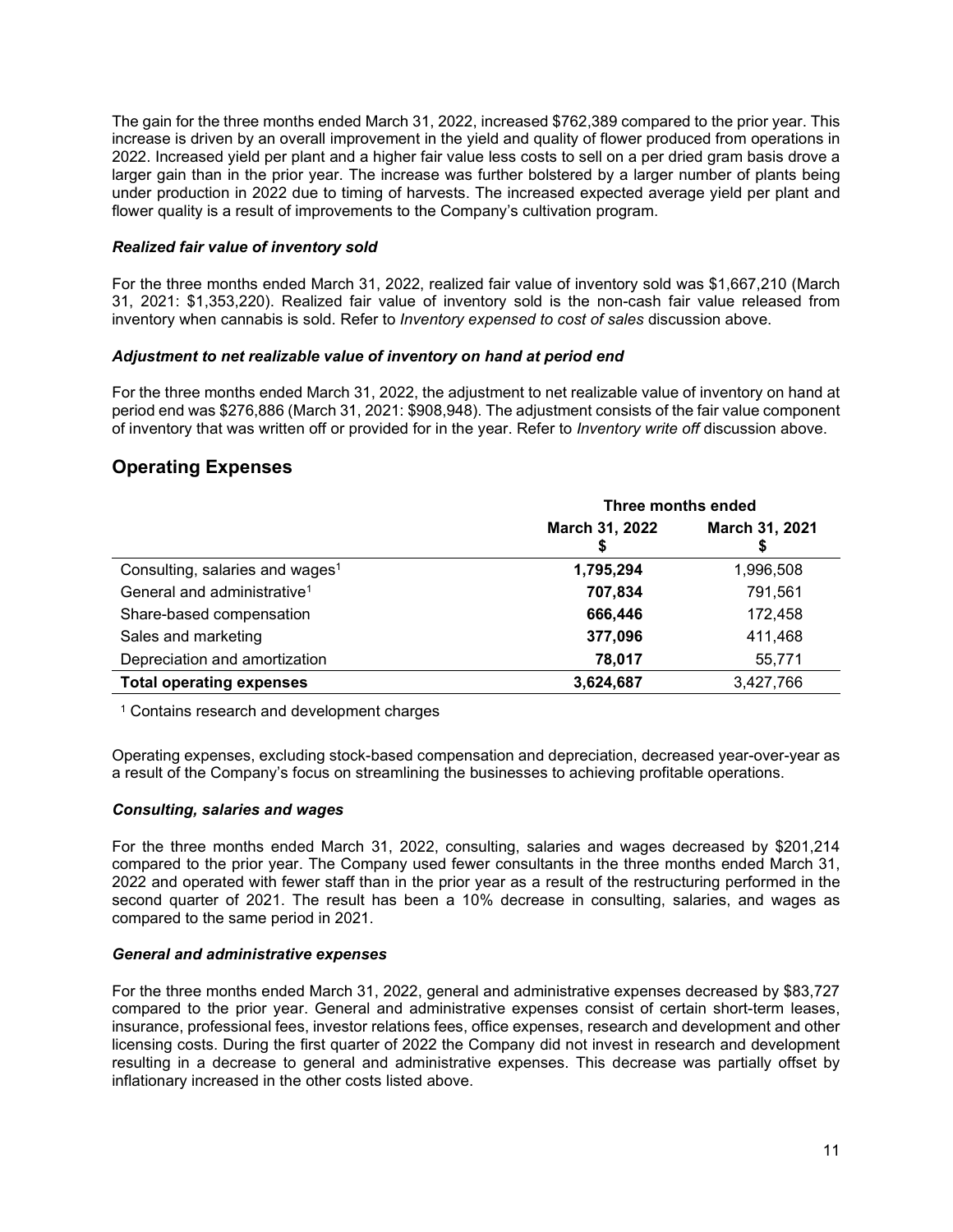#### *Sales and marketing*

For the three months ended March 31, 2022, sales and marketing expenses decreased by \$34,372 compared to the prior year. Sales and marketing expenses consist of the costs to maintain the Company's brands, carry out marketing initiatives, and develop new brands. While sales and marketing costs were relatively flat year over year, they decreased as a percentage of product sales. The Company spent more on brand and product development in 2021 in readiness for the launch of 1964 Supply Co™ and Homestead Cannabis Supply™, in the second and third quarters of 2021 and in 2022 spent more heavily on maintaining its brands in market.

#### *Share-based compensation*

Non-cash share-based compensation reflects the estimated value of stock options, restricted share units, restricted share awards and deferred share units issued to employees and directors of the Company.

For the three months ended March 31, 2022, share-based compensation increased by \$493,988 compared to the prior year. The Company issued 2,740,000 Restricted Share Units and 100,000 Deferred Share Units during 2021 and the three months ended March 31, 2022. These issuances have resulted in an increase to the share-based compensation expense recorded during the first quarter of 2022.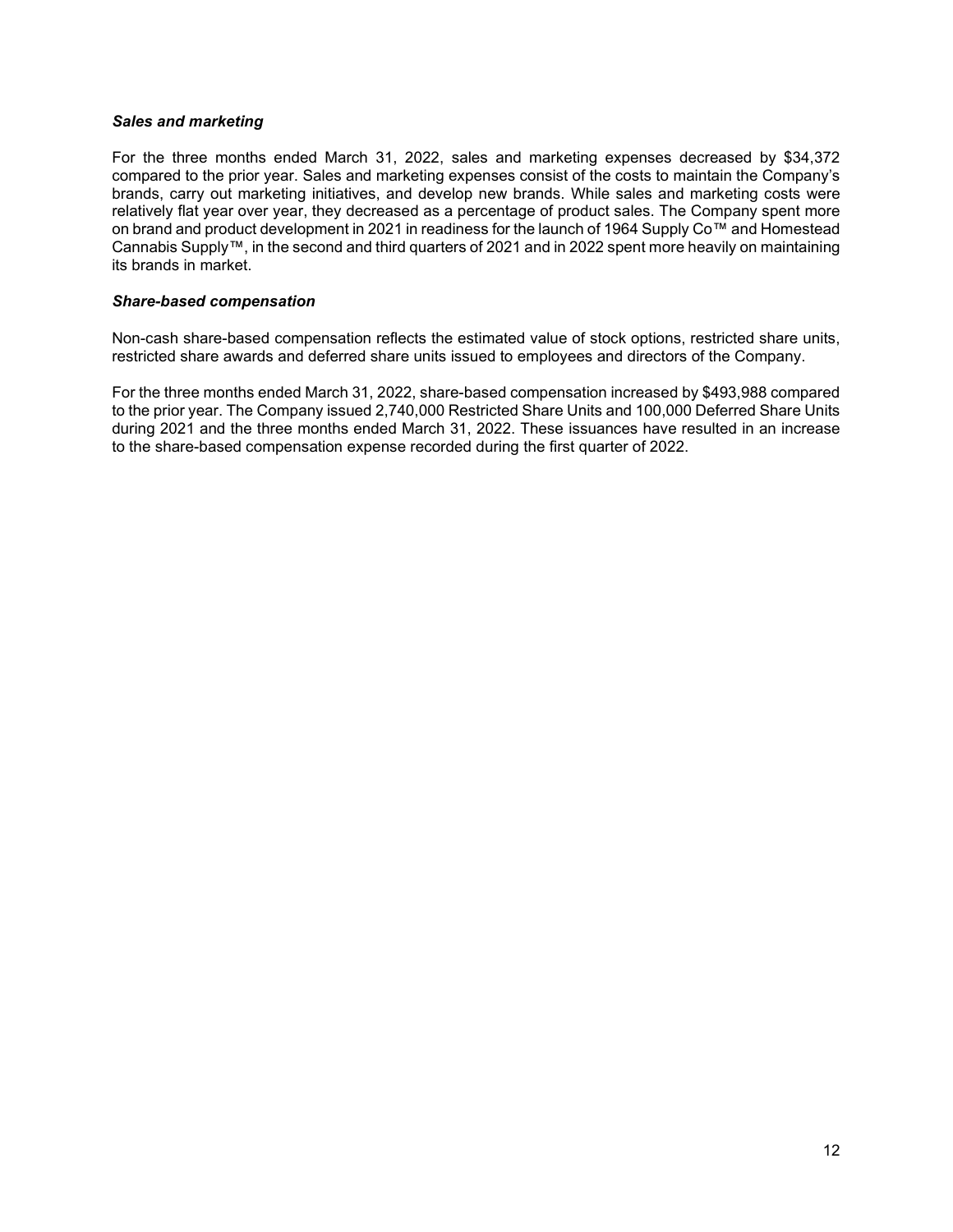# **Selected Financial Information**

The following tables present selected financial information of the Company:

| As at:                  | March 31, 2022 | December 31, 2021 |
|-------------------------|----------------|-------------------|
| <b>Current assets</b>   | 25,748,249     | 27.174.025        |
| Non-current assets      | 27,791,005     | 27,667,267        |
| Current liabilities     | 6,381,800      | 6,937,753         |
| Non-current liabilities | 9,083,363      | 9.004.355         |
| Shareholders' equity    | 38,074,091     | 38,899,184        |

|                                   | Three months ended                      |             |  |
|-----------------------------------|-----------------------------------------|-------------|--|
|                                   | <b>March 31, 2022</b><br>March 31, 2021 |             |  |
|                                   |                                         | \$          |  |
| Net revenue                       | 5,148,214                               | 4,110,563   |  |
| Other income                      | 5,056                                   |             |  |
| Loss from operations              | (1, 129, 209)                           | (3,354,129) |  |
| Net loss for the period           | (1,491,539)                             | (3,987,316) |  |
| Adjusted EBITDA**                 | (1,521,490)                             | (3,375,368) |  |
| Loss per share, basic and diluted | (0.03)                                  | (0.08)      |  |

*\*\**Adjusted EBITDA is a non-GAAP measure that is calculated as earnings (losses) from operations before interest, tax, depreciation and amortization, share-based compensation expense, and fair value changes as shown below. Management uses Adjusted EBITDA to assess the Company's performance. Adjusted EBITDA may not be comparable to similar measures presented by other

The following table presents the Company's Adjusted EBITDA for the three months ended March 31, 2022, March 31, 2021, and December 31, 2021.

|                                                                        | Three months ended |             |              |  |
|------------------------------------------------------------------------|--------------------|-------------|--------------|--|
|                                                                        | March 31,          | March 31,   | December 31, |  |
|                                                                        | 2022               | 2021        | 2021         |  |
|                                                                        |                    | S           | S            |  |
| Loss from operations                                                   | (1, 129, 209)      | (3,354,129) | (1,368,988)  |  |
| IFRS fair value accounting related to cannabis<br>plants and inventory | 1,746,098          | 665,637     | 687,705      |  |
|                                                                        | (2,875,307)        | (4,019,766) | (2,056,693)  |  |
| Interest revenue                                                       | (5,056)            |             | (114)        |  |
| Depreciation and amortization                                          | 692,427            | 471,940     | 713,939      |  |
| Share-based compensation expense                                       | 666,446            | 172,458     | 772,388      |  |
| <b>Adjusted EBITDA</b>                                                 | (1,521,490)        | (3,375,368) | (570, 480)   |  |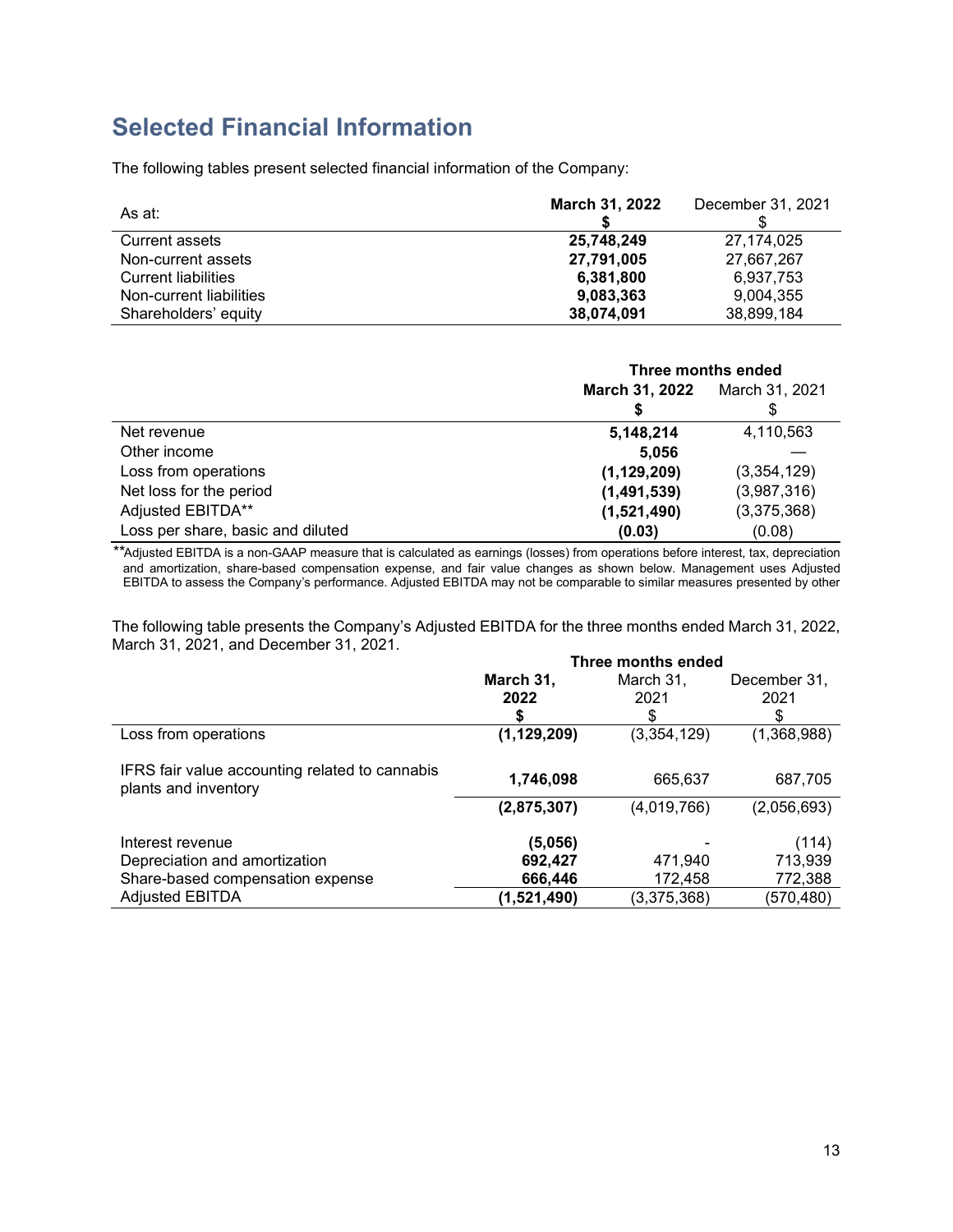# **Summary of Quarterly Results**

|                                                   | 2022     |         | 2021           |         |         |         | 2020     |          |
|---------------------------------------------------|----------|---------|----------------|---------|---------|---------|----------|----------|
| (C\$000's)                                        | Q1       | Q4      | Q <sub>3</sub> | Q2      | Q1      | Q4      | Q3       | Q2       |
| Net revenue                                       | 5.148    | 6.815   | 7,090          | 4,596   | 4,111   | 4,774   | 3,167    | 992      |
| Inventory written off or<br>provided for          | (111)    | (280)   | (149)          | (623)   | (599)   | (905)   | (460)    | (29)     |
| Gross profit                                      | 744      | 1,530   | 1,778          | (411)   | (592)   | (719)   | (641)    | (1, 196) |
| Net loss for the period                           | (1, 492) | (1,591) | (3,847)        | (5,096) | (3,987) | (5,043) | (4, 317) | (1,815)  |
| Weighted average<br>shares outstanding<br>(000's) | 56.231   | 56.170  | 56.033         | 55.632  | 51,776  | 47,260  | 46.148   | 42,047   |
| Net loss per share, basic<br>and diluted          | (0.03)   | (0.03)  | (0.07)         | (0.09)  | (0.08)  | (0.11)  | (0.09)   | (0.04)   |

The following table summarizes quarterly financial results for Rubicon Organics for the last eight quarters:

Initial revenues were earned in the first quarter of 2020, and the Company realized significant growth throughout the remainder of that year as it launched its Simply Bare™ Organic flower brand across Canada. In the first half of 2021, revenues flattened out as compared to the fourth quarter of 2020 given the impact of seasonality, and COVID-19 related store closures. The Company realized significant growth once again in the second half of 2021 due to greater market penetration of Simply Bare™ Organic and the successful launch of 1964 Supply Co™ and Homestead Cannabis Supply™ in key Canadian markets. The seasonal decline in sales was observed in the first quarter of 2022, but the Company believes sales will return to normal levels in the second quarter and growth will continue throughout 2022.

Cultivation costs are expensed prior to the Company earning revenues. In 2020, the Company invested in its organization and new product launches resulting in increased costs for headcount, research and development, sales and marketing, and certain non-cash costs. Products that did not meet our strict quality standards were written down, which limited improvements to both gross profit and net loss. The benefits of the new product launches started to be realized in the third quarter of 2021 and the Company refocused optimizing its operations.

The Company has continued to reduce its cost of product and incidence of write off as internal production processes were enhanced, economies of scale realized, and new products launched. Since the third quarter of 2021, the Company realized significant revenue growth, achieved positive gross profit, and reduced net loss.

For a detailed review of the three months ended March 31, 2022, refer to the results analysis under '*Results of Operations and Financial Review'.*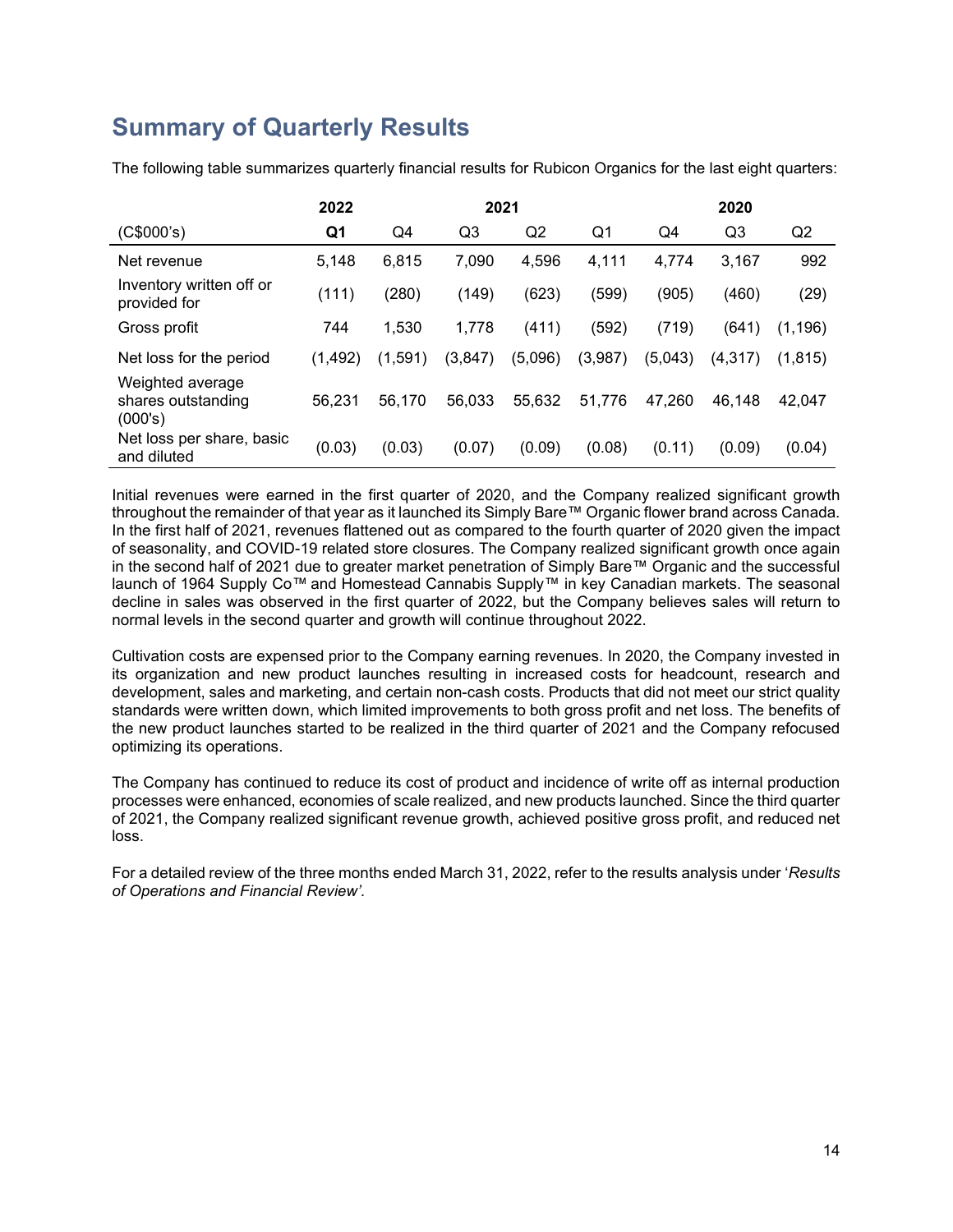# **Liquidity and Capital Resources**

### **Liquidity**

Our objectives when managing our liquidity and capital structure are to maintain sufficient cash to fund our working capital needs, capital asset development and contractual obligations.

|                                    | Three months ended |                |                |  |
|------------------------------------|--------------------|----------------|----------------|--|
|                                    | March 31, 2022     | March 31, 2021 | Change         |  |
|                                    | \$                 | \$             | \$             |  |
| Net cash provided (used in):       |                    |                |                |  |
| Operating activities               | (1, 564, 436)      | (6, 132, 232)  | 4,567,796      |  |
| Investing activities               | (886, 411)         | (1,832,217)    | 945,806        |  |
| Financing activities               | (375, 212)         | 16,041,406     | (16, 416, 618) |  |
| Effect of foreign exchange on cash | (6, 598)           |                | (6,598)        |  |
| Increase (decrease) in cash        | (2,832,657)        | 8,076,957      | (10,909,614)   |  |
| Cash beginning of the period       | 11,583,443         | 12,136,459     |                |  |
| Cash end of the period             | 8,750,786          | 20,213,416     |                |  |

#### *Operating Activities*

In the three months ended March 31, 2022, net cash used in operating activities improved by \$4,567,796 compared to the prior year. Revenue growth in 2022 from the addition of the 1964 Supply Co™ and Homestead Cannabis Supply™ brands in the second half of 2021 has contributed additional margin to improve cash flows from operating activities. More significantly the Company has curtailed extraneous operating costs through its 2021 restructuring and process improvement initiatives resulting in the improved operating cash flows in the three months ended March 31, 2022 compared to the prior year. The Company continues to prioritize process improvements, with a focus in the cultivation department to increase crop quality and yield, that are expected to drive continuing improvement in the Company's financial results.

#### *Investing Activities*

In the three months ended March 31, 2022, net cash used in investing activities decreased by \$945,806 compared to the prior year. During 2021 the Company continued ramping up to full scale operations at the Delta Facility and incurred capital expenditure to fully commission its remaining two growing compartments (total of five growing compartments plus the nursery at the Delta Facility). In the three months ended March 31, 2022, the Company was near completion of its core capital projects, hence reduced expenditures. Facility upgrades in 2022 included the final installation of the facility's HVAC system improvements and humidity controls, and site preparation for the BC hydro power project.

### *Financing Activities*

In the three months ended March 31, 2022, net cash used by financing activities was \$375,212, compared to net inflows of \$16,416,618 in the prior year.

During the three months ended March 31, 2022, the Company's only financing related activity was the \$375,212 required to service its existing debts. In the same period in 2021 the Company completed an equity financing, net of other debt repayments, of \$16,203,825. Interest payments and cash proceeds from stock option issuances in 2021 made up the remaining difference of \$162,419.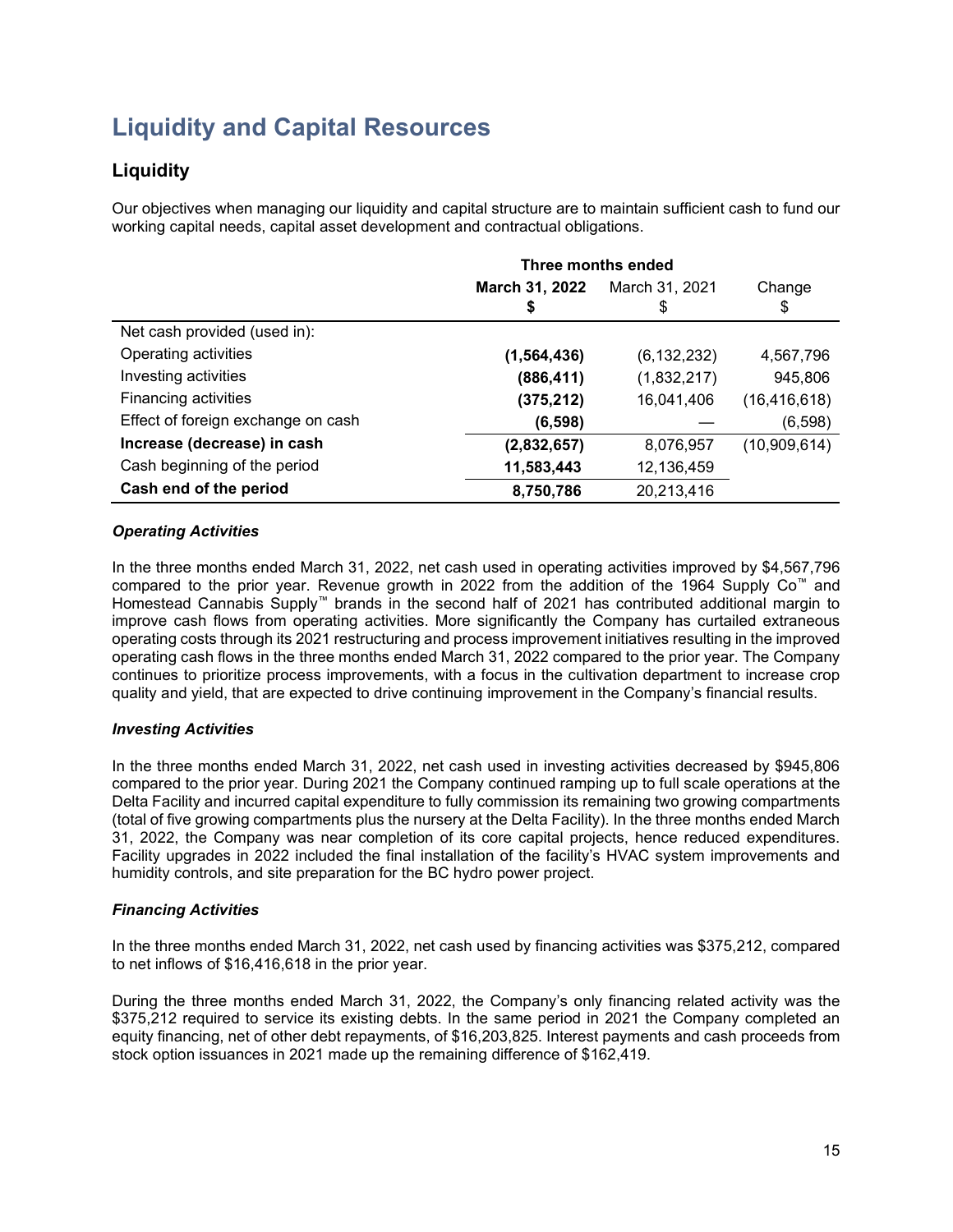### **Capital Resources**

The Financial Statements have been prepared on a going concern basis which assumes that the Company will be able to realize its assets and discharge its liabilities in the normal course of business for the foreseeable future. As at March 31, 2022, the Company had cash and cash equivalents of \$8,750,787 and net working capital of \$19,366,449. The Company fully repaid all prior loans and borrowings during the first and second quarter of 2021 and refinanced with a US\$8.0 million debenture at 6.5% interest.

The Company believes it is sufficiently capitalized to maintain ongoing operations but may seek additional financing for other purposes. After the February 26, 2021, bought deal financing, the Company has \$17.0 million remaining on its \$40.0 million Base Shelf Prospectus filed on December 29, 2020.

### **Contractual Obligations**

The Company has the following contractual obligations as at March 31, 2022:

| Payments due by period:                     | Less than<br>one year | One to three<br>years | Over three<br>vears | Total      |
|---------------------------------------------|-----------------------|-----------------------|---------------------|------------|
| Lease liabilities <sup>1</sup>              | 171.820               | 17.613                |                     | 189.433    |
| Trailer leases <sup>2</sup>                 | 207.940               |                       |                     | 207.940    |
| Loans and interest obligations <sup>3</sup> | 655,135               | 10,440,640            |                     | 11,095,775 |
| <b>Total contractual obligations</b>        | 1,034,895             | 10,458,253            |                     | 11,493,148 |

<sup>1</sup> Consists of right-of-use Vancouver head office and right-of-use tractors.

<sup>2</sup> Modular buildings to provide additional space at the Delta Facility.

<sup>3</sup> Includes principal and interest on maturing loans. All USD amounts were translated at the future exchange rates specified in the swap contracts (the Derivatives).

# **Outstanding Share Data**

The Company's authorized share capital consists of an unlimited number of common shares without par value. As at May 24, 2022, the Company has the following securities outstanding:

|                                         | <b>Number of units</b> |
|-----------------------------------------|------------------------|
| <b>Common Shares</b>                    | 55,999,994             |
| <b>Stock Options</b>                    | 3,435,749              |
| Warrants                                | 5,033,317              |
| <b>Restricted Share Units</b>           | 2,723,333              |
| Deferred Share Units                    | 250,000                |
| <b>Fully Diluted Shares Outstanding</b> | 67,442,393             |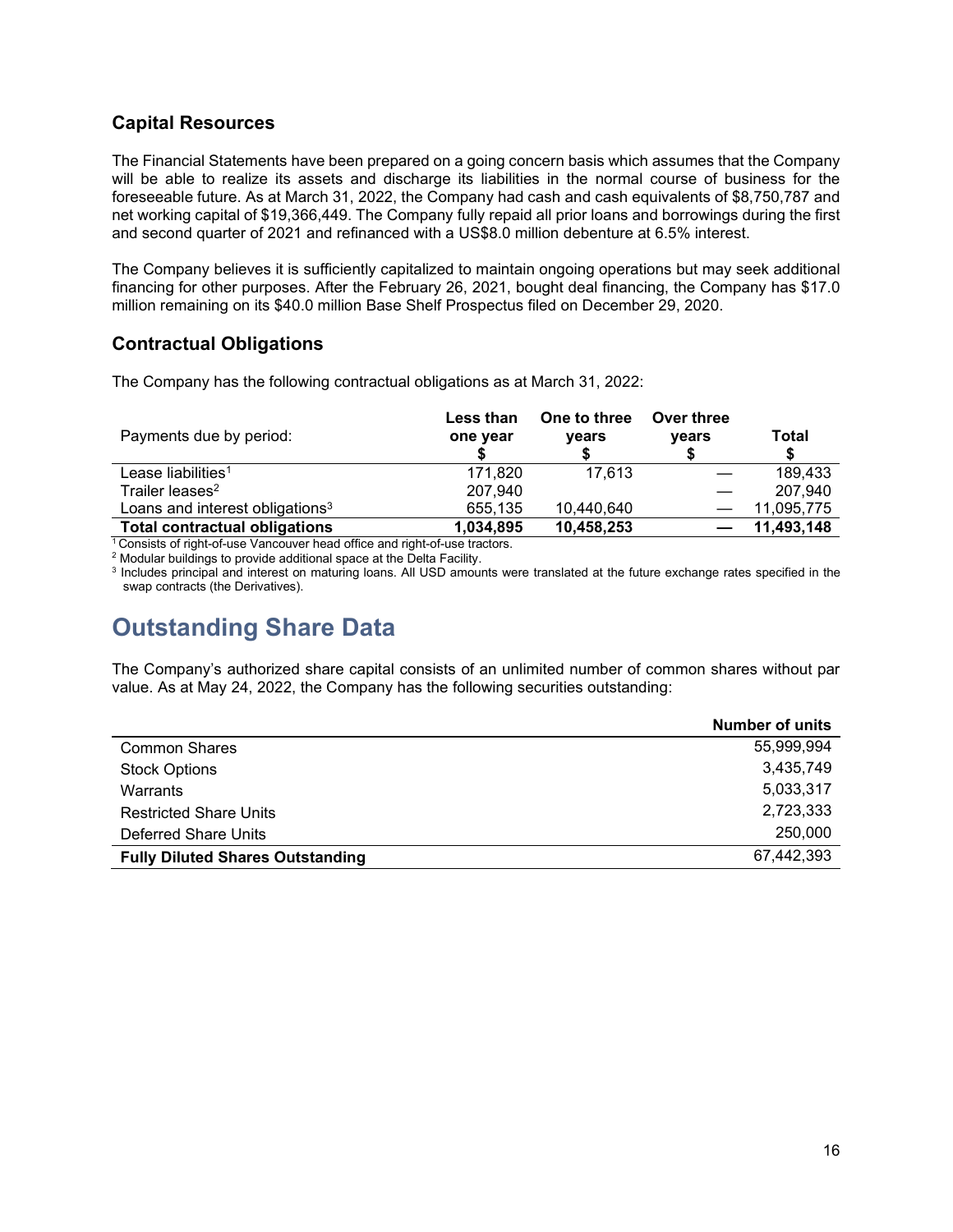### **Proposed Transactions**

There are no undisclosed proposed transactions that will materially affect the Company.

### **Off-balance Sheet Arrangements**

The Company does not have any material off-balance sheet arrangements.

# **Related Party Transactions**

Accounts payable and accrued liabilities at March 31, 2022, included \$50,690 (December 31, 2021: \$57,357) owed to executives and directors of the Company for expenses paid on behalf of the Company.

#### **Compensation of key management personnel**

Key management personnel are those persons having the authority and responsibility for planning, directing and controlling activities of the entity, directly or indirectly. The key management personnel of the Company are the members of the Company's executive management team and Board of Directors. Key management compensation was comprised of:

|                                                | March 31, | March 31, |
|------------------------------------------------|-----------|-----------|
|                                                | 2022      | 2021      |
|                                                |           |           |
| Salaries and accrued salaries                  | 325,250   | 326,250   |
| Share based compensation                       | 581.174   | 66,959    |
| Total compensation of key management personnel | 906.424   | 393.209   |

### **Critical Accounting Estimates and Judgments**

The preparation of the Financial Statements requires management to make certain estimates, judgments and assumptions that affect the reported amounts of assets and liabilities at the date of the Financial Statements and reported amounts of expenses during the reporting period. Actual outcomes could differ from these estimates.

Estimates and underlying assumptions are reviewed on an ongoing basis. Revisions to accounting estimates are recognized in the period in which the estimates are revised and in future periods affected.

Management considers the areas described in Note 4 of the Financial Statements to be the most critical in understanding the judgments and estimates that are involved in the preparation of the Company's Financial Statements and the uncertainties that could impact its results of operations, financial condition, and cash flows.

# **Changes in Accounting Policies Including Initial Adoption**

The Company has not identified any new accounting standards that would be applicable and are not yet effective that would have a material impact on the Company.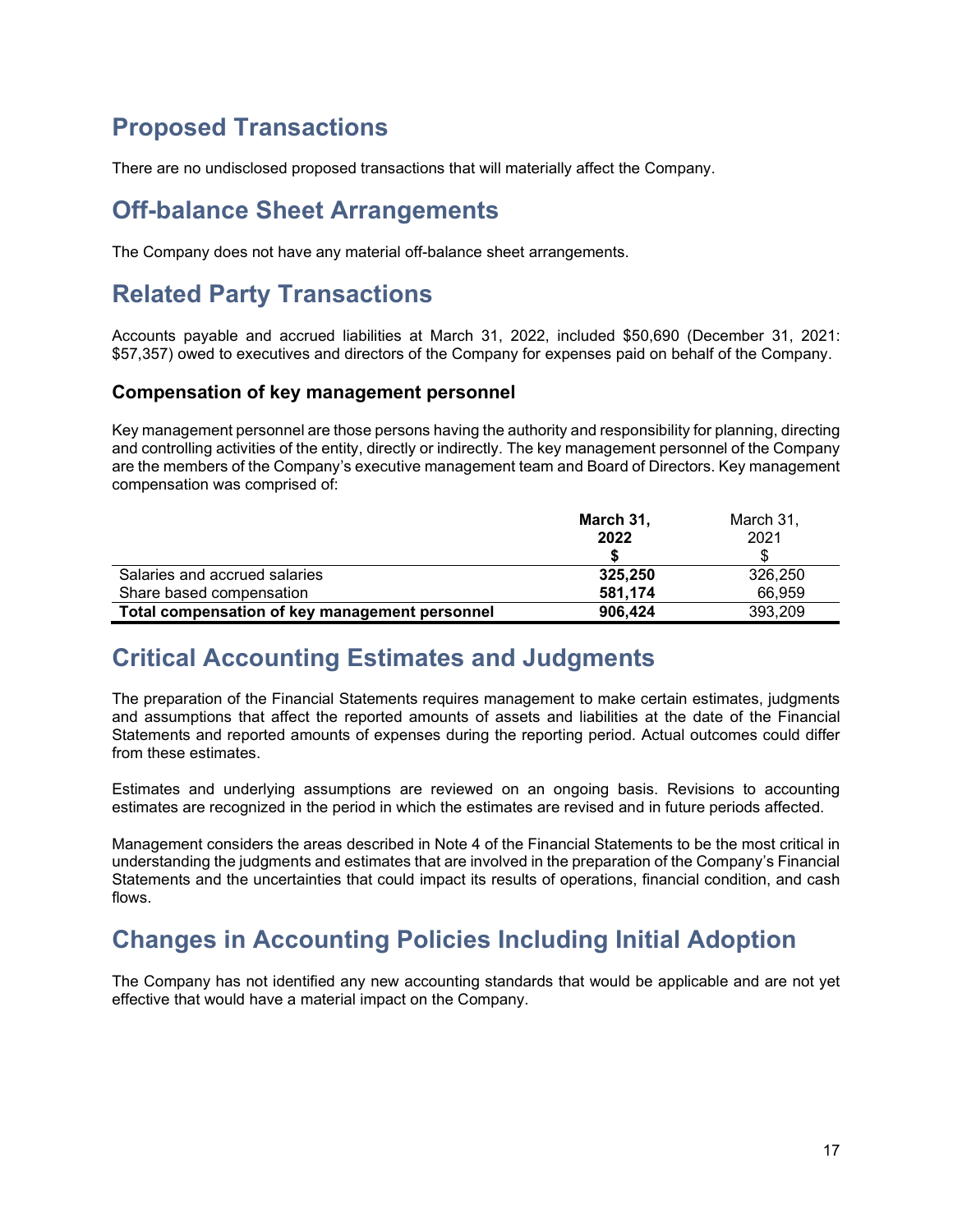# **Financial Instruments**

The Company classifies its financial assets and liabilities depending on the purpose for which the financial instruments were acquired, their characteristics, and management intent as outlined below:

| Cash and cash equivalents                | Amortized cost                    |
|------------------------------------------|-----------------------------------|
| Accounts receivable                      | Amortized cost                    |
| Derivatives                              | Fair value through profit or loss |
| Security deposits                        | Amortized cost                    |
| Accounts payable and accrued liabilities | Amortized cost                    |
| Interest payable                         | Amortized cost                    |
| Loans and borrowings                     | Amortized cost                    |

The fair values of cash and cash equivalents, accounts receivable, security deposits, accounts payable and accrued liabilities and interest payable approximate their carrying amounts due to the short-term maturity of those instruments.

The Company entered the Derivatives to offset the future foreign exchange impact of the principal and interest payments on the US\$8.0 million Debenture. Refer to Note 16 in the Annual Financial Statements for more information on the Derivatives.

Loans and borrowings were incurred to fund upgrades of the Delta Facility and general operations. Refer to Note 15 in the Annual Financial Statements for more information on loans and borrowings.

The Company is exposed in varying degrees to a variety of financial instrument related risks. The main types of risk are credit risk, liquidity risk, interest rate risk and foreign exchange risk. These risks arise throughout the normal course of operations and all transactions are undertaken as a going concern. The type of risk exposure and the way in which such exposure is managed is provided as follows:

### **Credit risk**

Credit risk is the risk that one party to a financial instrument will cause a financial loss for the other party by failing to discharge an obligation. The Company is exposed to credit risk on its cash and cash equivalents, accounts receivable, security deposits and the Derivatives. The carrying amount of these assets represent the maximum credit exposure.

The Company limits exposure to credit risk by maintaining its cash and cash equivalents and security deposits with institutions of high credit worthiness.

The objective of managing counterparty credit risk is to prevent losses in financial assets. The Company assesses credit quality of the counterparties, taking into account their financial position, past experience and other factors. Credit risk is mitigated by entering into arrangements with reputable and stable counterparties and frequent reviews of exposure to individual entities. With regards to receivables, the Company is not exposed to significant credit risk as the majority of the Company's sales and trade receivables are with government bodies and crown corporations.

An impairment analysis of receivables is performed at each reporting date and the balances are written off when there is no reasonable expectation of recovery. Indicators that there is no reasonable expectation of recovery include, amongst others, the failure of a debtor to engage in a repayment plan and a change in the commercial terms associated with the balance held.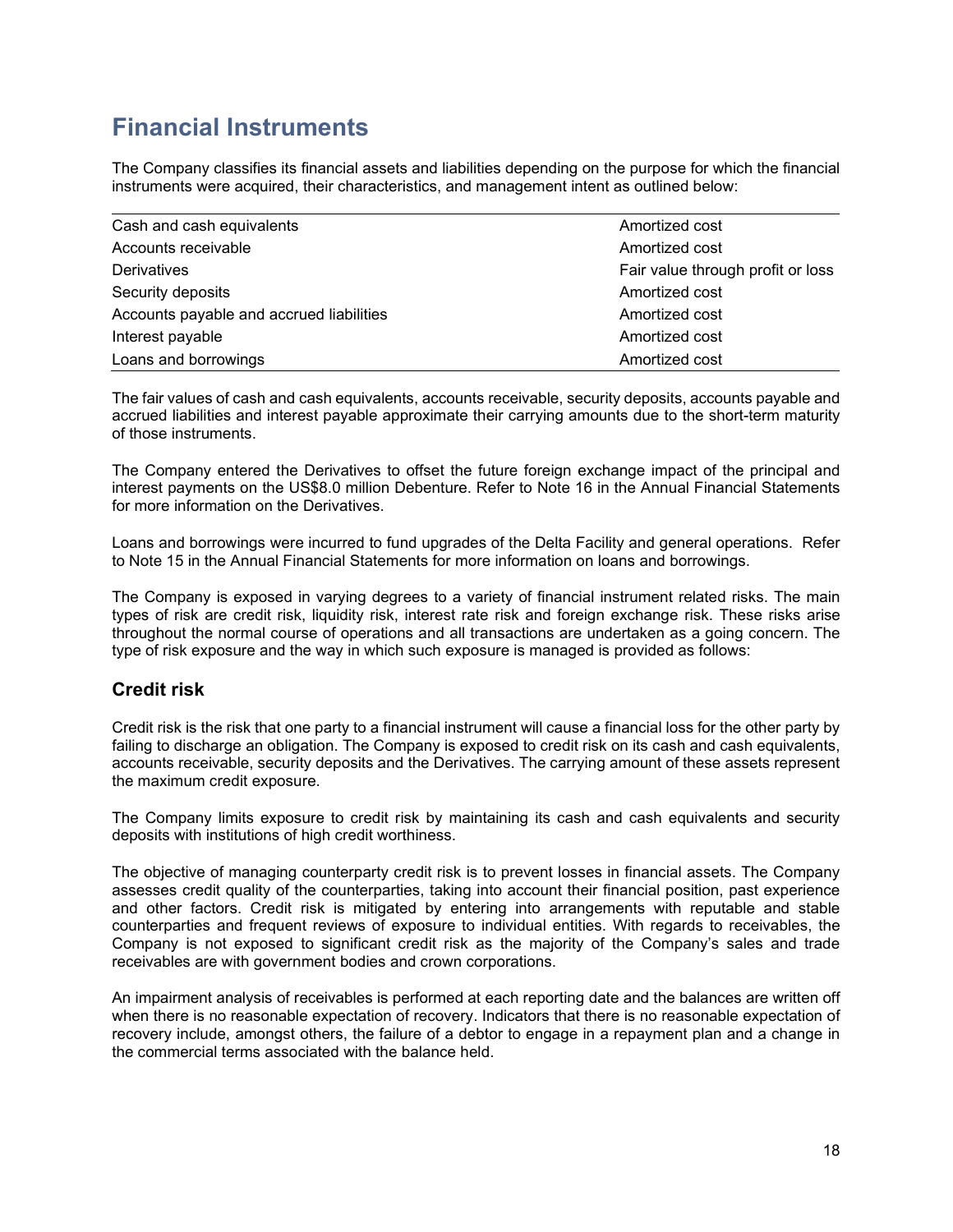### **Liquidity risk**

Liquidity risk is the risk that an entity will encounter difficulty in meeting obligations associated with financial liabilities that are settled by delivering cash. The Company manages its capital in order to meet short term business requirements, after taking into account cash flows, capital expenditures and cash holdings. The Company believes that these sources should be sufficient to cover the likely short-term requirements. In the long term, the Company may have to issue debt or additional common shares to ensure that there is cash available for its programs.

Current liabilities, being accounts payable and accrued liabilities, interest payable, the current portion of lease liabilities and the current portion of loans and borrowings are payable within one year and are to be funded from cash. Long term liabilities consist of the non-current portion of lease liabilities and the noncurrent portion of loans and borrowings.

#### **Interest rate risk**

Interest rate risk is the risk the future cash flows of a financial instrument will fluctuate because of changes in market interest rates. The Company's debt is held at a fixed interest rate and no significant interest rate risk applies.

### **Foreign exchange risk**

The Company and its subsidiaries conduct certain transactions denominated in currencies other than the functional currency of the Company (United States dollars and Euros). Foreign currency transactions are exposed to currency risk due to fluctuations in foreign exchange rates.

The Company's main risk is associated with the impact of fluctuations in US\$ exchange rates on the Debenture. The Company entered several foreign exchange swap contracts (referred to as the Derivatives) to offset the future exchange impact of the principal and interest payments on the Debenture. The Company has not included the impact of foreign exchange on the US\$ Debenture in the analysis below as it is mitigated by the purchase of the Derivatives.

For the three months ended March 31, 2022, the Company was exposed to currency risk through the following assets and liabilities denominated in US\$:

|                                          |      | March 31,  |      | December 31, |
|------------------------------------------|------|------------|------|--------------|
|                                          |      | 2022       |      | 2021         |
| Cash                                     |      | 530.927    |      | 528.510      |
| Accounts payable and accrued liabilities |      | (255, 983) |      | (176, 546)   |
| Interest payable                         |      |            |      | (260,000)    |
|                                          | US\$ | 274.944    | US\$ | 91.964       |

A 10% change of the US\$ against the CAD\$ would increase net loss by \$34,357 (December 31, 2021: \$11,659).

### **Fair value**

The Company classifies its fair value measurements with a fair value hierarchy, which reflects the significance of the inputs used in making the measurements as defined in IFRS 13 – Financial Instruments; Fair Value Measurement ("IFRS 13").

Level 1 – Unadjusted quoted prices at the measurement date for identical assets or liabilities in active markets.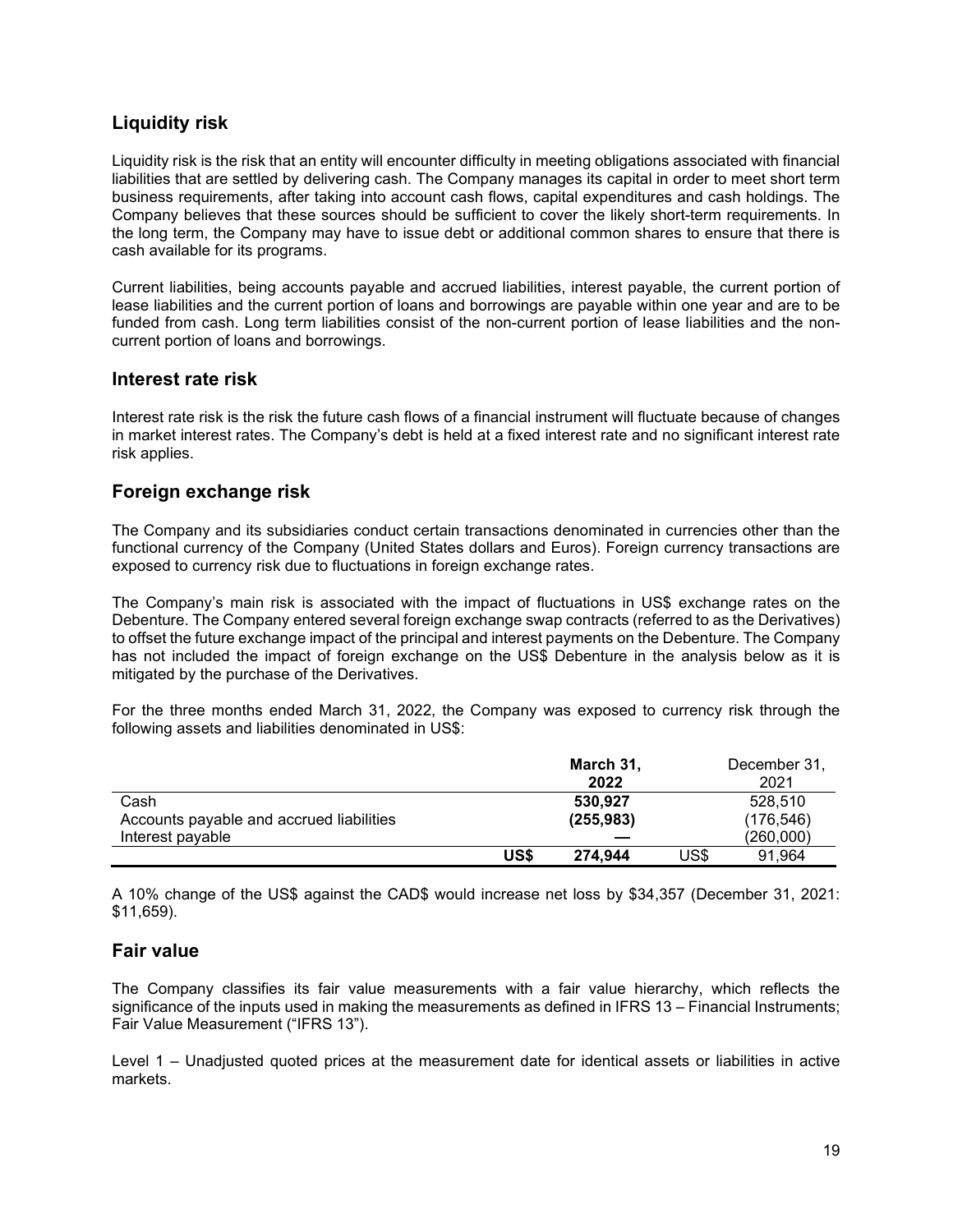Level 2 – Observable inputs other than quoted prices included in Level 1, such as quoted prices for similar assets and liabilities in active markets; quoted prices for identical or similar assets and liabilities in markets that are not active; or other inputs that are observable or can be corroborated by observable market data.

Level 3 – Unobservable inputs which are supported by little or no market activity. As required by IFRS 13, assets and liabilities are classified in their entirety based on the lowest level of input that is significant to the fair value measurement.

There were no transfers within the fair value hierarchy during the three months ended March 31, 2022.

The fair value of the Derivatives were determined using prices obtained from the Company's foreign exchange broker on the measurement date. These fair value measurements have been categorized as Level 2 on the fair value hierarchy.

# **Capital Management**

It is management's objective to safeguard its capital in order that it will be able to continue as a going concern in the best interests of all stakeholders. Through the ongoing management of its capital, the Company will modify the structure of its capital based on changing market conditions. In doing so, the Company may issue new shares or refinance existing long-term debt. Annual budgeting is the primary tool used to manage the Company's capital. Updates are made as necessary to both capital expenditure and operational budgets in order to adapt to changes in risk factors, proposed expenditure programs and market conditions.

# **Risks and Uncertainties**

The Company is exposed to risks and uncertainties relating to the business of the Company that should be considered by both existing and potential investors. The risks and uncertainties appearing in the Company's Management, Discussion and Analysis for the three months ended March 31, 2022 are qualified in their entirety by reference to, and must be read in conjunction with, the Company's Annual Information Filing dated April 18, 2022. These risks and uncertainties are intended to serve as an overview and should not be considered comprehensive. Investing in the Company's common shares involves significant risks. The Company may face additional risks and uncertainties not discussed in this section, or not currently known to us, or that we deem to be immaterial. All risks to the Company's business have the potential to influence its operations in a materially adverse manner. Many factors could cause the Company's results of operations, performance and financial condition to differ materially from those expressed or implied by the forward-looking statements and forward-looking information contained in this MD&A.

# **Conflicts of Interest**

To the best of our knowledge, there are no known existing or potential material conflicts of interest among us and our directors, officers or other members of Management as a result of their outside business interests except that certain of our directors and officers serve as directors, officers or advisors of other companies, and therefore it is possible that a conflict may arise between their duties to us and their duties as a director, officer or advisor of such other companies.

# **Cautionary Note Regarding Forward-Looking Statements**

Some of the statements contained in this MD&A are forward-looking statements, such as estimates and statements that describe the Company's plans, objectives or goals, including words to the effect that the Company or management expects a stated condition or result to occur.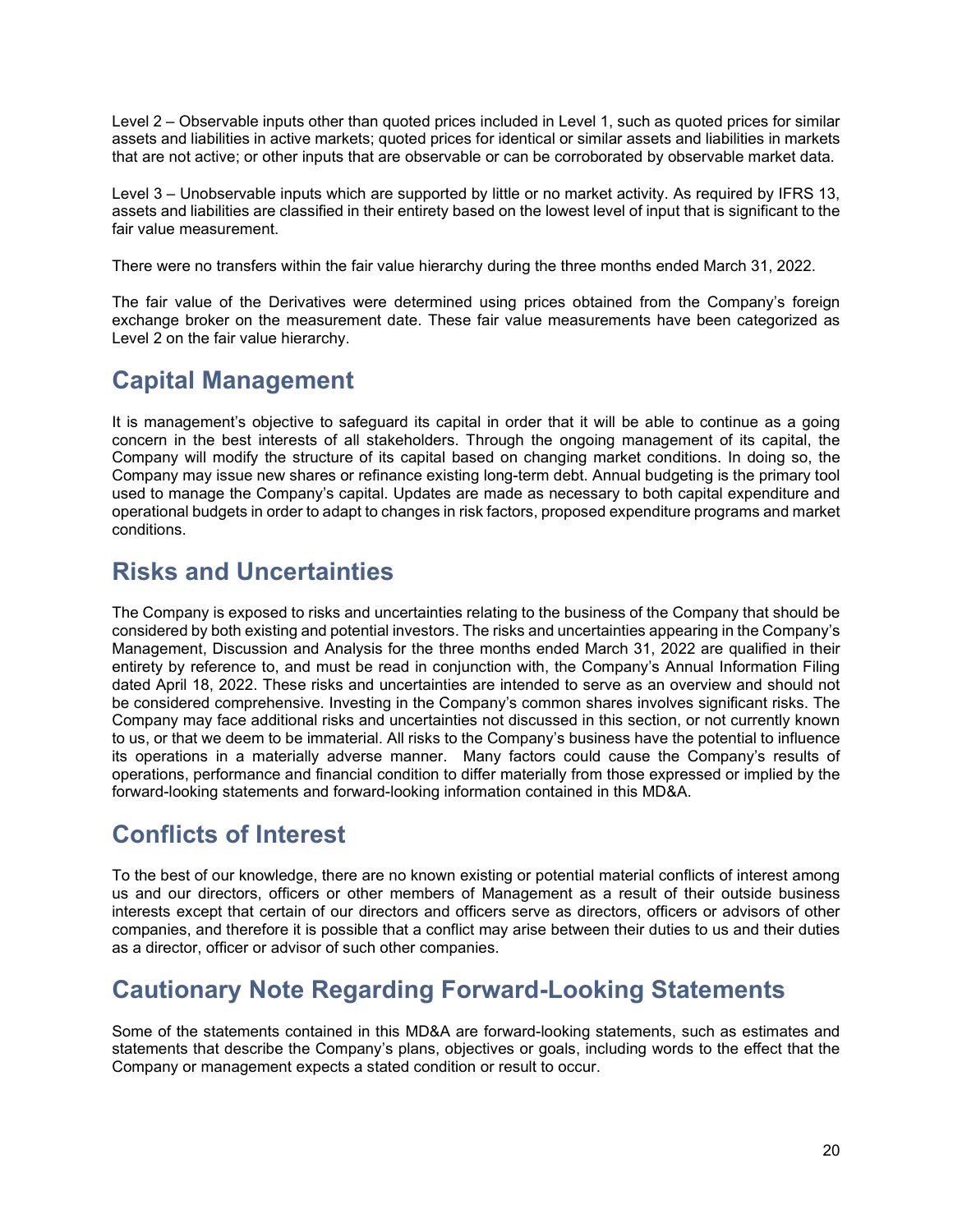Forward-looking statements may be identified by such terms as "believes", "if", "expects", "estimates", "may", "could", "should", "will", "intends" and similar expressions. Since forward-looking statements are based on assumptions and address future events and conditions, by their very nature they involve inherent risks and uncertainties.

Although the Company believes that the expectations represented by such forward-looking information or statements are reasonable, there is significant risk that the forward-looking information or statements may not be achieved, and the underlying assumptions thereto will not prove to be accurate. Forward-looking statements are based on certain assumptions and analyses made by the Company considering the experience and perception of historical trends, current conditions and expected future developments and other factors it believes are appropriate and are subject to risks and uncertainties. In making the forwardlooking statements included in this MD&A, the Company has made various material assumptions, including but not limited to (i) information or statements concerning the Company's expectations of financial resources availability to fund operations; (ii) obtaining the necessary regulatory approvals; (iii) that regulatory requirements will be maintained; (iv) general business and economic conditions; (v) the Company's ability to successfully execute its plans and intentions; (vi) the Company's ability to obtain financing at reasonable terms though the sale of equity and/or debt commitments; (vii) the Company's ability to attract and retain skilled staff; (viii) market competition; (ix) the products and technology offered by the Company's competitors; (x) that our current good relationships with our suppliers, service providers and other third parties will be maintained; and (xi) the impact of the current global health crisis caused by COVID-19 pandemic.

Actual results or events could differ materially from the plans, intentions and expectations expressed or implied in any forward-looking information or statements, including the underlying assumptions thereto, as a result of numerous risks, uncertainties and other factors including: general risks associated with the COVID-19 global pandemic, the legal status of cannabis cultivation, distribution and sales in Canada; changes in general economic conditions and conditions in the financial markets; litigation, legislative, environmental and other judicial, regulatory, political and competitive developments; uncertainty about the Company's ability to continue as a going concern; risk that the Company will not obtain or retain any relevant licenses; technological and operational difficulties encountered in connection with the Company's activities; changing foreign exchange rates and other matters discussed in this MD&A.

The global pandemic related to an outbreak of the COVID-19 novel coronavirus disease has cast uncertainty on the Company's assumptions. There can be no assurance that they continue to be valid. Given the rapid pace of change, it is premature to make further assumptions about these matters. The COVID-19 outbreak was declared a pandemic by the World Health Organization in 2020. The situation is dynamic and the ultimate duration and magnitude of the impact on the economy and our business are not known at this time. These impacts could include an impact on our ability to maintain operations, to obtain debt and equity financing, access to necessary supplies, credit risk associated with our accounts receivable, impairments in the value of our long-lived assets, or potential future decreases in revenue or the profitability of our ongoing operations. The Company continues to work diligently to ensure operations continue and product is delivered while continuing to emphasize the safety of our product and employees.

Although we have attempted to identify factors that would cause actual actions, events or results to differ materially from those described in forward-looking statements and information, there may be other factors that cause actual results, performances, achievements or events to not be as anticipated, estimated or intended. Many of the factors are beyond our control. This list is not exhaustive of the factors that may affect any of the Company's forward-looking statements. These and other factors should be considered carefully, and readers should not place undue reliance on the Company's forward-looking statements. We disclaim any intention and assume no obligation to update any forward-looking statements even if new information becomes available, as a result of future events, new information, or for any other reason except as required by law. These forward-looking statements are made as of the date hereof. Additional information related to us is available by accessing the Canadian Securities Administrators' System for Electronic Document Analysis and Retrieval ("SEDAR") website at [www.sedar.com.](http://www.sedar.com/)